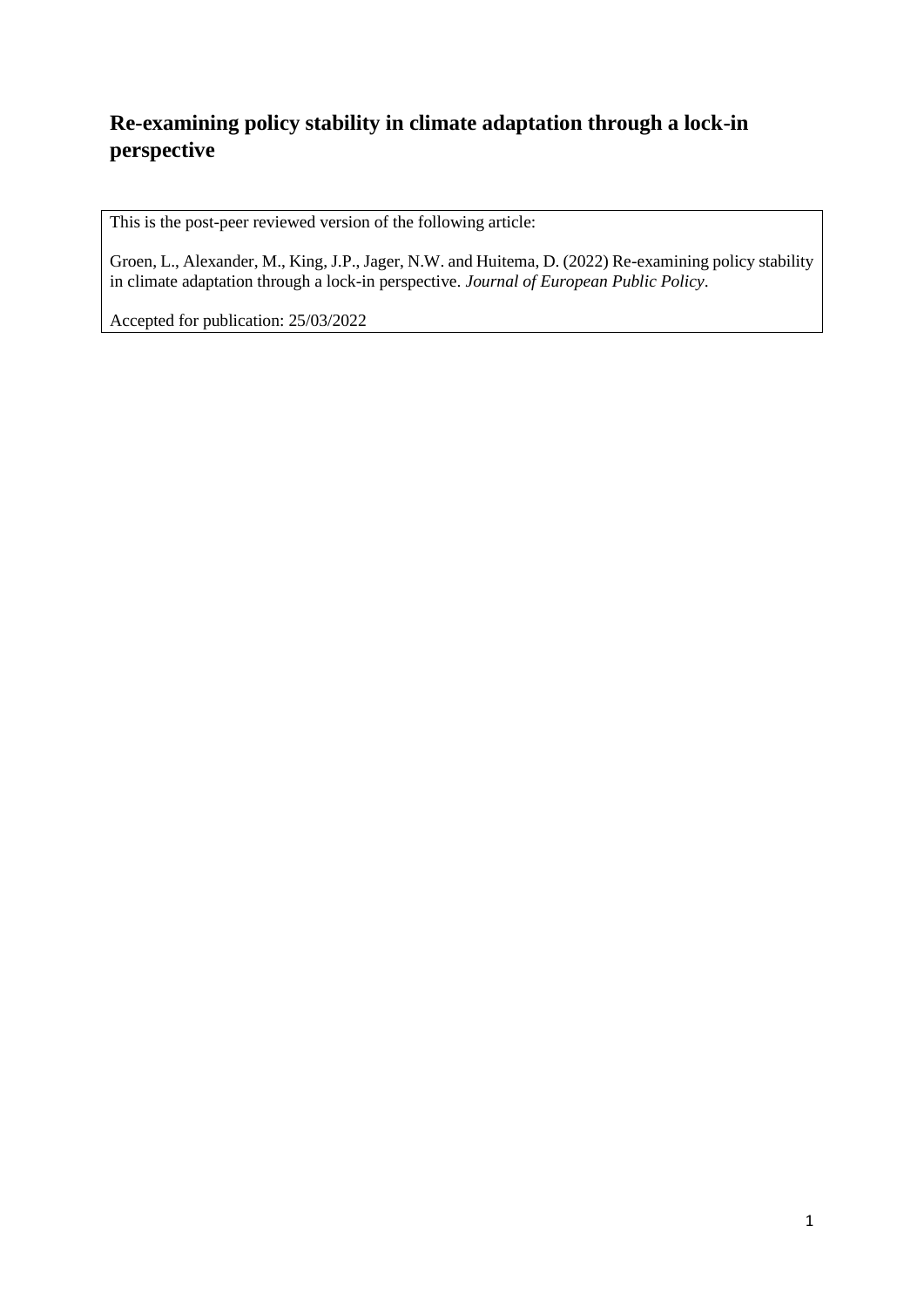# **Re-examining policy stability in climate adaptation through a lock-in perspective**

*Lisanne Groen<sup>a,b</sup>* (corresponding author: <u>lisanne.groen@ou.nl</u>), Meghan Alexander<sup>c</sup>, Julie P. King<sup>d</sup>, *Nicolas W. Jagerd,e, Dave Huitemaa,f*

<sup>a</sup> Department of Science, Open University of the Netherlands, Heerlen, the Netherlands;<sup>b</sup> Brussels School of Governance, Vrije Universiteit Brussel, Brussels, Belgium; <sup>c</sup> School of Politics, Philosophy and Language and Communication Studies, University of East Anglia, Norwich, United Kingdom; <sup>d</sup> Department of Business Administration, Economics and Law, Carl von Ossietzky University of Oldenburg, Oldenburg, Germany; <sup>e</sup> Institute for Advanced Study, Hanse Wissenschaftskolleg, Delmenhorst, Germany; <sup>f</sup>Institute for Environmental Studies, Vrije Universiteit Amsterdam, Amsterdam, the Netherlands

#### **Abstract**

Responding to current and future climate change demands urgent, transformative adaptation, yet in many policy systems inaction continues to prevail. This paper examines apparent resistance to policy change and the persistence of business-as-usual through a 'lock-in perspective', which means that attention is paid to how reinforcing mechanisms drive stabilisation and resistance in policy systems. Offering a fresh synthesis of known lock-in mechanisms in the literature, this paper explores the role of those mechanisms in two empirical cases of coastal adaptation: England (U.K.) and Schleswig-Holstein (Germany). While several known lock-mechanisms are observable, some are newly identified in this adaptation context. We offer a critical reflection on the added value of the lock-in perspective for understanding policy stability. In turn, the identification of self- and mutually-reinforcing mechanisms provides a much-needed foundation for targeted policy interventions and efforts to 'unlock' climate adaptation pathways.

**Keywords**: dynamic policy stability, lock-in mechanisms, path dependence, policy feedback, climate change adaptation, coastal management

#### **Introduction**

Understanding policy dynamics has long been a staple of policy studies and political science. Policy stability is being studied more and more too. Initially seen as the mere absence of dynamics, it is becoming increasingly clear that policy stability is actually the outcome of dynamic processes (Weible & Sabatier, 2018). Such stabilising dynamics can include, among others, self- or mutually-reinforcing mechanisms that make policy (sub)systems rigid and resistant to change, or 'locked in' (Pierson, 2000). Lock-ins have been studied in a range of different contexts (such as infrastructure projects, government policies and consumer products) and through different disciplinary lenses, including political science, economics, geography and science and technology studies (Siebenhüner et al., 2021). In line with the increasingly prominent view of dynamic stability, it has been suggested that lock-ins are characterised by positive feedbacks and their net reinforcing effect on policies (Foxon, 2002; Barnes et al., 2004; Pierson, 2004).

Lock-ins have come under increasing scrutiny in the research on *climate mitigation*, where studies of 'carbon lock-in' have demonstrated how these self-reinforcing dynamics restrict decarbonisation agendas (Klitkou et al., 2015; Seto et al., 2016; Kotilainen et al., 2019). Interest in the lock-in perspective has only recently emerged in the field of *climate change adaptation* (CCA), which focuses on the process of adjustment to experienced or expected climate change impacts (UNEP, 2021). Here too, the necessity of transformational change is contrasted with the lack of action on the ground, and the notion of an 'adaptation gap' has been employed (Huitema et al., 2016; UNEP, 2021). Moreover, the notion of stabilising dynamics is becoming increasingly important as more and more calls are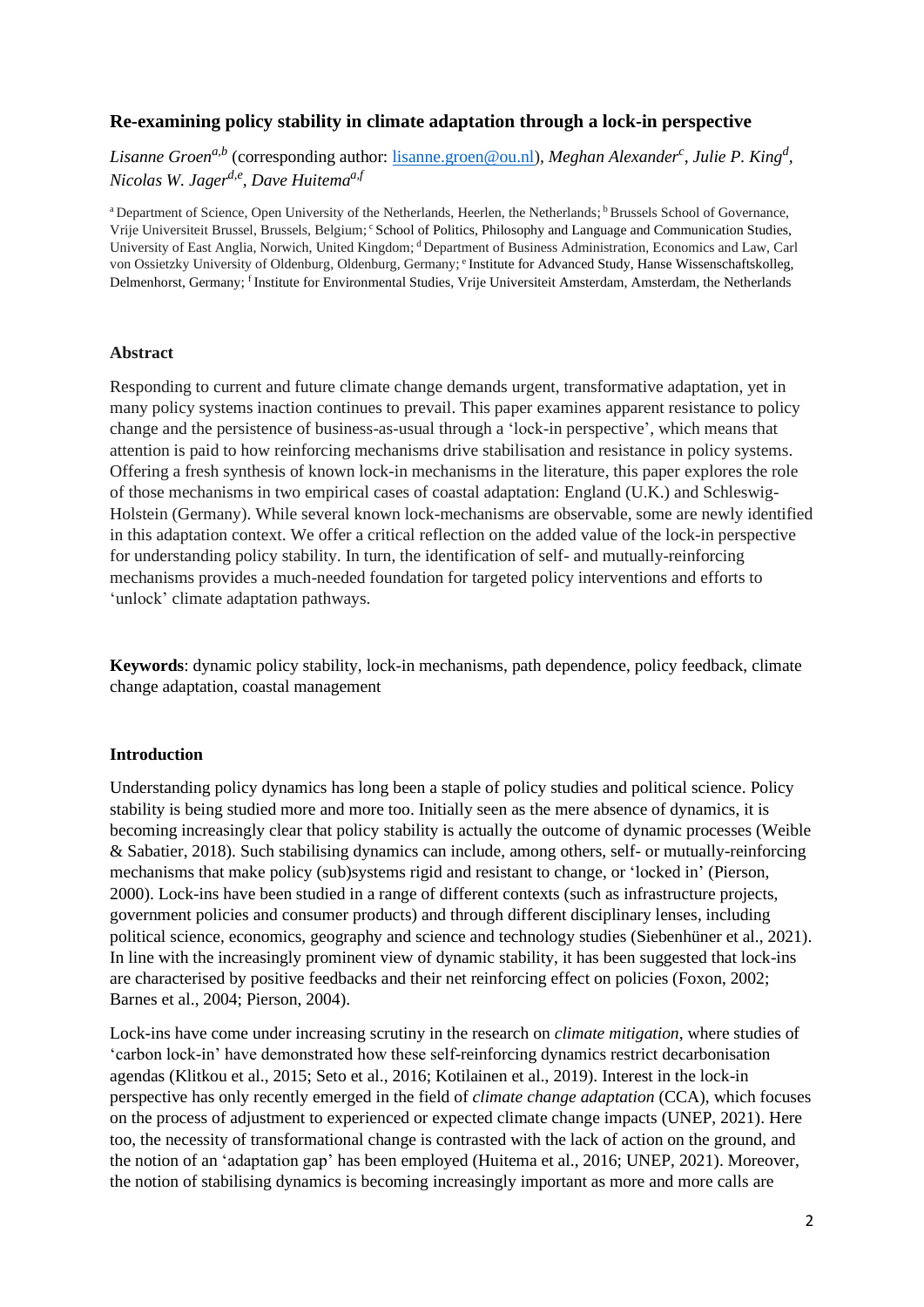heard to move beyond the simplistic heuristic of 'barriers' to change, towards the deeper, systemic dynamics through which policy stability is constructed and sustained and adaptation hindered (Biesbroek et al., 2014; Siebenhüner et al., 2021).

Responding to these calls, this paper considers the transferable potential and utility of the lock-in perspective to the CCA literature and asks whether and how lock-in mechanisms help sustain business-as-usual and restrict adaptation efforts. The research focuses on coasts, where the need for adaptation is paramount given projected sea level rise and increasing coastal hazards (storm surges, flooding and erosion; OECD, 2019). Coastal management is a mature policy field that often reflects decades, if not centuries, of developments. Yet, aforementioned climate change impacts will mean that in many jurisdictions traditional coastal management based on 'hard' defences may not be economically, environmentally or socially sustainable in the long run (Jones et al., 2012). Adaptation demands innovative and diverse approaches, involving a combination of protection, accommodation, recovery and retreat strategies (OECD, 2019). However, coastal management is notably complex and involves disparate terrestrial and marine policy domains, with different institutional arrangements, agendas and sometimes competing interests. Moreover, each of these policy domains is subject to internal dynamics and varied in terms of rigidity and the extent to which adaptation is recognised as a policy issue and acted upon. Coastal management therefore provides a useful testbed for the lock-in perspective.

To engage with lock-in issues in coastal climate adaptation, the paper starts by drawing from various bodies of literature, including policy studies and political science, economics and climate mitigation to synthesise known lock-in mechanisms. Second, we present the results of a primarily inductive case study analysis of coastal CCA in England (United Kingdom) and Schleswig-Holstein (Germany) from which we identified whether known lock-in mechanisms are present, and whether new types of mechanisms exist in this context. While several known lock-in mechanisms were discernible, our analysis reveals four new types of lock-in mechanisms and demonstrates the interdependencies between institutions, actors and infrastructures and the contexts in which they are situated. This research demonstrates the utility of the lock-in perspective and added value in terms of revealing otherwise hidden sources of stability that are hindering adaptation. In turn, we reflect on the policy implications for targeting and tailoring interventions to dissolve undesirable lock-in dynamics and open up opportunities to accelerate adaptation action.

# **Taking a lock-in perspective**

The concept of lock-in and mechanistic approaches to characterising lock-in dynamics have evolved through various disciplines, including economics, economic geography, policy studies and political science, science and technology studies and, more recently, climate mitigation. This section synthesises the key concepts in lock-in thinking and collates a list of previously documented lock-in mechanisms (Table 2).

In policy studies and political science, dynamic policy stability has been subject to considerable scrutiny (for instance Levin et al., 2012). Two theoretical concepts are central in these discussions: *path dependence* and *policy feedback*. Path dependence is rooted in historical institutionalism and emphasises the stabilising role of the structure and power relations of institutional systems (Pierson, 2000; 2004). It understands path dependence as 'a social process grounded in a dynamic of increasing returns', involving positive, self-reinforcing feedbacks, which make deviation from the chosen path increasingly costly (Pierson, 2000, p. 251). For example, previous institutional choices can create normative and interest-driven commitments that determine future events. These 'institutional legacies' create positive feedbacks that reduce the feasibility of change for subsequent policies and serve to reinforce the status quo (Pierson, 2000; Howlett, 2009). Accompanying historical institutionalist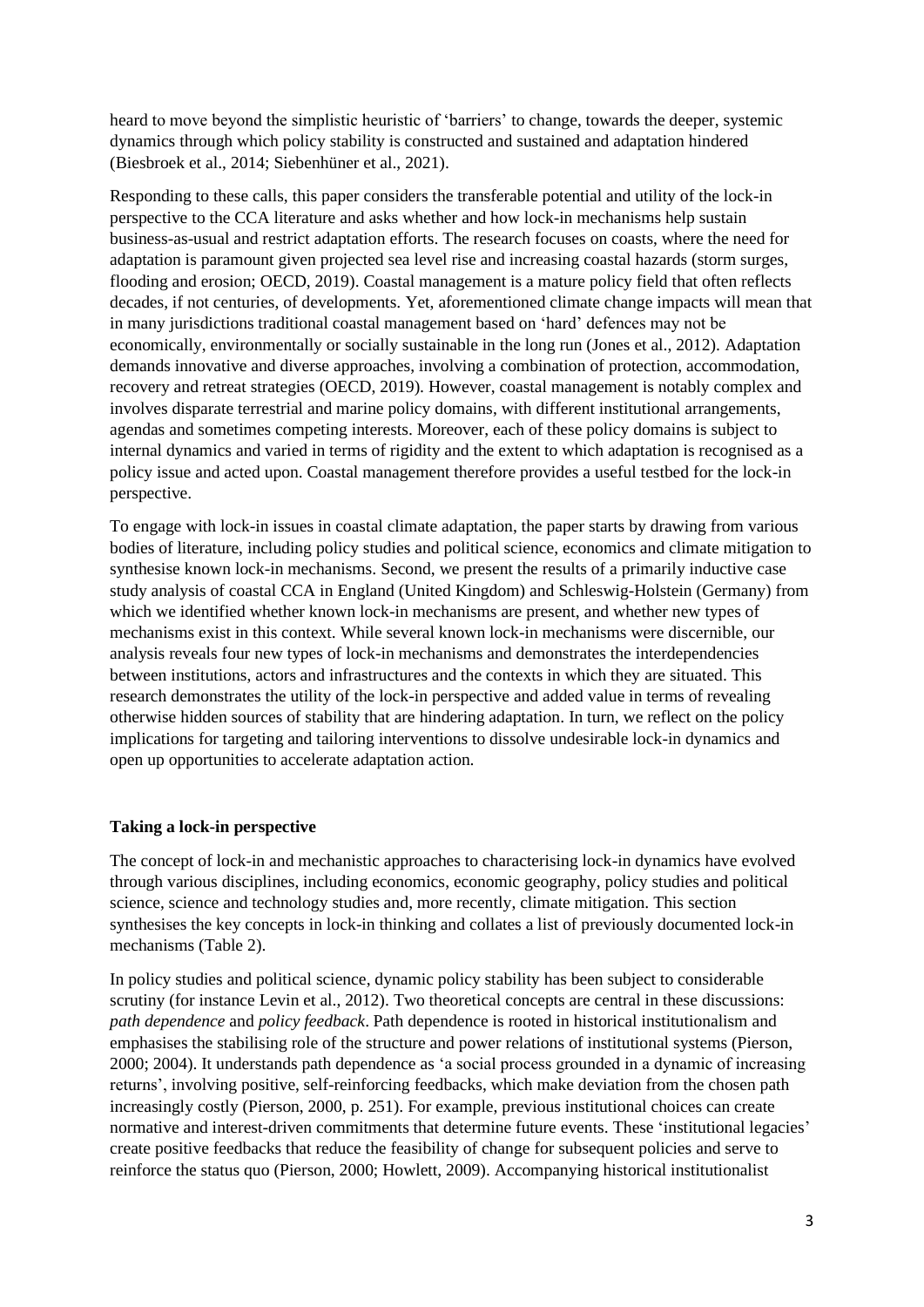perspectives, other schools of institutionalism in political science emphasise different drivers of policy stability. Rational choice institutionalism stresses the role of institutional cost-benefit structures and large switching costs, which make the alternative paths less palatable (e.g. Lindner, 2003). In contrast, sociological institutionalism focuses on cultural norms and values that shape actors' expectations about how institutions ought to be structured to be socially legitimate, thus reinforcing familiar institutional structures (Hall & Taylor, 1996).

Sources of policy stability are also considered through adjacent scholarship on *policy feedback,* which examines the means through which policies affect politics and subsequent policy decisions (Jordan & Matt, 2014). Weir (1993) interprets policy as a process of sequences in which new ideas restrict future initiatives. These sequences may cumulate into self-reinforcing feedbacks that 'serve to stabilise or expand early policy events' (Skogstad, 2017, p. 24). Policy feedback scholars identify specific design features that make policies more susceptible to self-reinforcing dynamics, such as those associated with high start-up costs or long-term sunk costs (Ibid.). More recently, scholars have highlighted how the intertwined development of policies and infrastructures or technologies can also create policy feedback and limit the decision space for future decisions (Schmid et al., 2020; Derwort et al., 2021).

The emphasis on self-reinforcing feedbacks has sparked interest in the concept of lock-in dynamics and specific lock-in mechanisms that 'reinforce a particular path or trajectory' (Pierson, 2004, p. 49). Mechanisms, consisting of agents, their properties, actions and relations producing an effect/phenomenon, form the causal building blocks that connect a continuous and contiguous chain of links between different elements in a policy system, which together create emergent system behaviour (Hedström & Ylikoski, 2010). Contextual conditions influence the type of mechanisms that are activated or deactivated, as well as the magnitude of the causal force and its effect on the outcome (Falleti & Lynch, 2009). While mechanisms more broadly may drive both change and stability in policy systems, *lock-in mechanisms*, by their self-reinforcing nature, exert a stabilising force. Therefore, the study of lock-in is concerned with identifying which specific lock-in mechanisms drive stability and what constructs, sustains or ultimately dissolves these under certain conditions.

It is important to consider agency in self-reinforcing dynamics, as these are not automatic. Both path dependence and policy feedback concepts include elements of agency and draw attention to the central role of actors in forging reinforcing, stabilising dynamics. To this end, Galik and Chelbi (2021) distinguish between passive, non-purposeful policy stability on the one hand and active, purposeful policy stability on the other. Whereas reflexive actions (e.g. framing, discourse) steer passive stability with standards regarding what is right or acceptable, active stability is driven by actors' intentional, proactive actions (Ibid.). The distinction between passive and active stability highlights the importance of examining policy stability (and lock-in dynamics therein) through the lens of intentionality.

The existing literature has documented a number of mechanisms through which institutions, infrastructures, technologies and behaviours drive self-reinforcing dynamics. For example, early economic research highlighted infrastructural and technological lock-in mechanisms related to *economies of scale, economies of scope* and *learning effects* (David, 1985; Arthur, 1994). Interest has since expanded to the role of institutional and behavioural mechanisms. Prominent examples include *institutional learning effects, network effects, adaptive expectations* and *habituation* (Pierson, 2000; Foxon, 2002; Barnes et al., 2004; Ebbinghaus, 2005). A combination of these mechanisms is often represented in studies of so-called 'carbon lock-ins' within climate mitigation research, as researchers have sought to understand the persistence of carbon-dependent socio-technical systems and barriers to decarbonisation (e.g. Klitkou et al., 2015; Kotilainen et al., 2019). Studies of carbon lock-ins have drawn attention to different types of institutional, infrastructural, technological and behavioural mechanisms that underpin lock-ins (Seto et al., 2016; Kurz et al., 2015).

However, such lock-in mechanisms have yet to be documented in the context of climate adaptation. Addressing this gap, this research examined the presence of these known mechanisms (see Table 2) in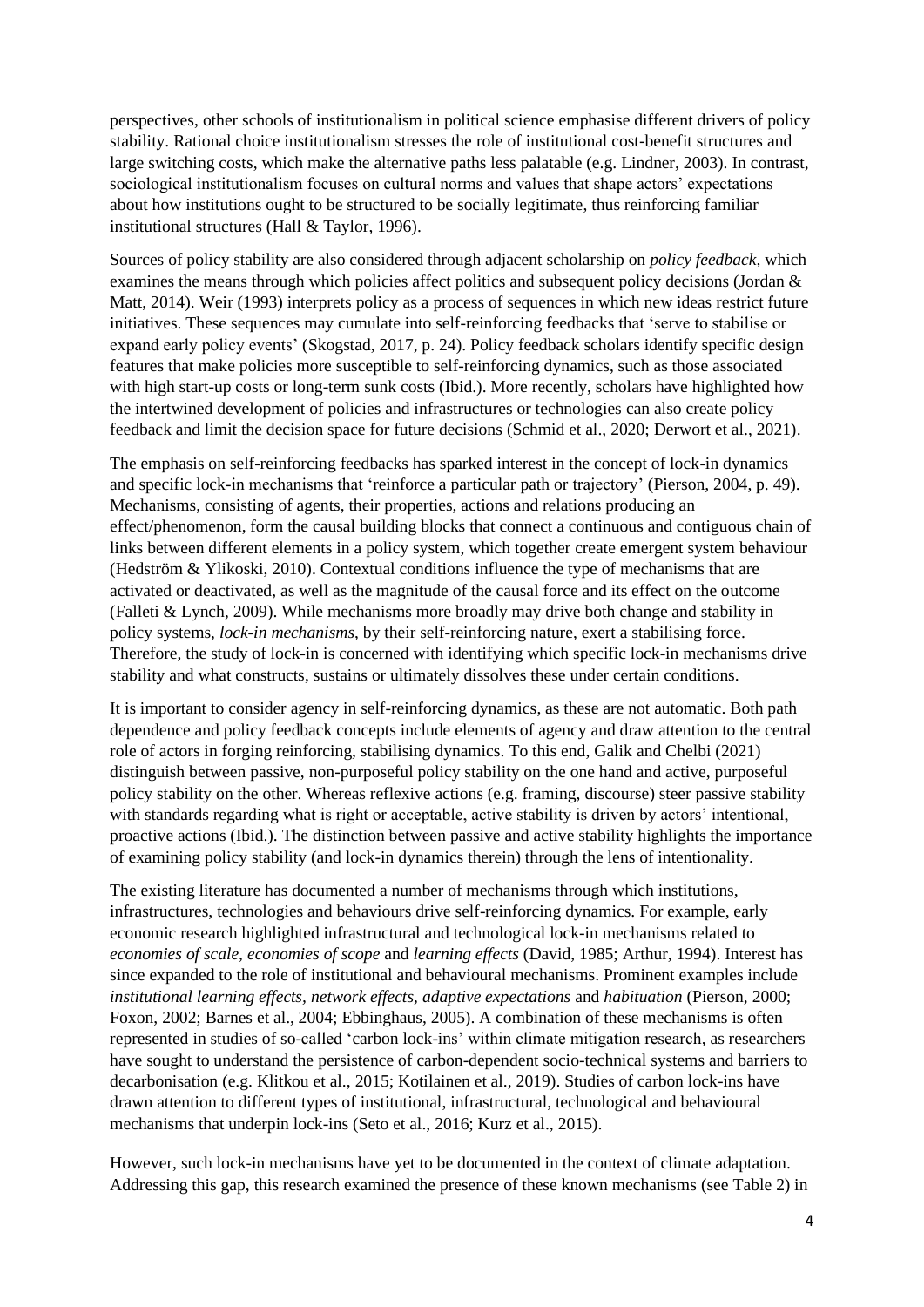selected case studies of coastal adaptation. Whilst self-reinforcing mechanisms have been introduced here individually, it has to be noted that in reality mechanisms may combine or overlap (Hedström & Ylikoski, 2010). Therefore, the same institutional development may be ascribed to more than one mechanism, i.e. causing observational equivalence and representing equifinality. That being said, each mechanism is still analytically distinct, and must therefore be highlighted in the analysis of lock-ins.

#### **Methods**

To test the analytical potential of the lock-in perspective for studying policy stability in CCA, this research adopts a case study approach, focusing on the coastal adaptation problem domain as our unit of analysis. Drawing inspiration from Arts et al. (2006), we define the *problem domain* as the arrangement of actors, rules, resources and discourses that coalesce around a collective problem. This approach recognises that CCA spans multiple policy areas and is often not a policy field in itself (Massey & Huitema, 2016). Therefore, we looked to a number of relevant policy areas, including coastal flooding and erosion risk management, terrestrial spatial planning, environmental conservation and water management. Two European case studies were selected as illustrative examples: England (U.K.) and Schleswig-Holstein (northernmost state in Germany). These cases share a similar risk profile under future climate projections, but differ in governance traditions, approaches to coastal management, and institutional scales (Bisaro et al., 2020). Although comparison was not the primary objective, these differences enabled us to interrogate the utility of the lock-in concept in divergent settings.

The research adopted a qualitative case study approach, involving document analysis and semistructured stakeholder interviews. Documents ranged from legislation, policy statements, strategies and key plans, to inquiry reports and existing academic research. Stakeholder interviews were undertaken between November 2020 and January 2021 (Schleswig-Holstein) and June 2021 (England; Table 1). Discussions typically ranged from one to two hours and were recorded, transcribed and analysed using software packages NVivo and MAXQDA. Documents and interview transcripts were subject to thematic analysis (Fereday & Muir-Cochrane, 2006). To ensure consistency in coding, a shared coding protocol was developed through an iterative process, bringing together both data-driven and theory-driven codes informed through sensitisation with the literature. Although analysis was primarily inductive, this approach enabled us to examine whether known lock-in mechanisms documented in other settings are also applicable to CCA in coastal contexts.

Data were subject to a 'fingerprints approach' to process tracing, which aims to uncover plausible causal mechanisms to explain an event or situation as it unfolds over time (Collier, 2011). Starting from 2021 as a baseline, we traced backwards from perceived adaptation gaps to identify their origins, how they are sustained and why they persist, and used process tracing techniques to identify whether these could be attributed to underlying lock-in mechanisms. Process tracing was pursued as far as inferentially necessary. Although lock-in mechanisms were examined alongside other factors as part of a wider analysis, this paper focuses on identified lock-in mechanisms and the added value of the lockin perspective for understanding climate adaptation gaps.

[Insert Table 1 here]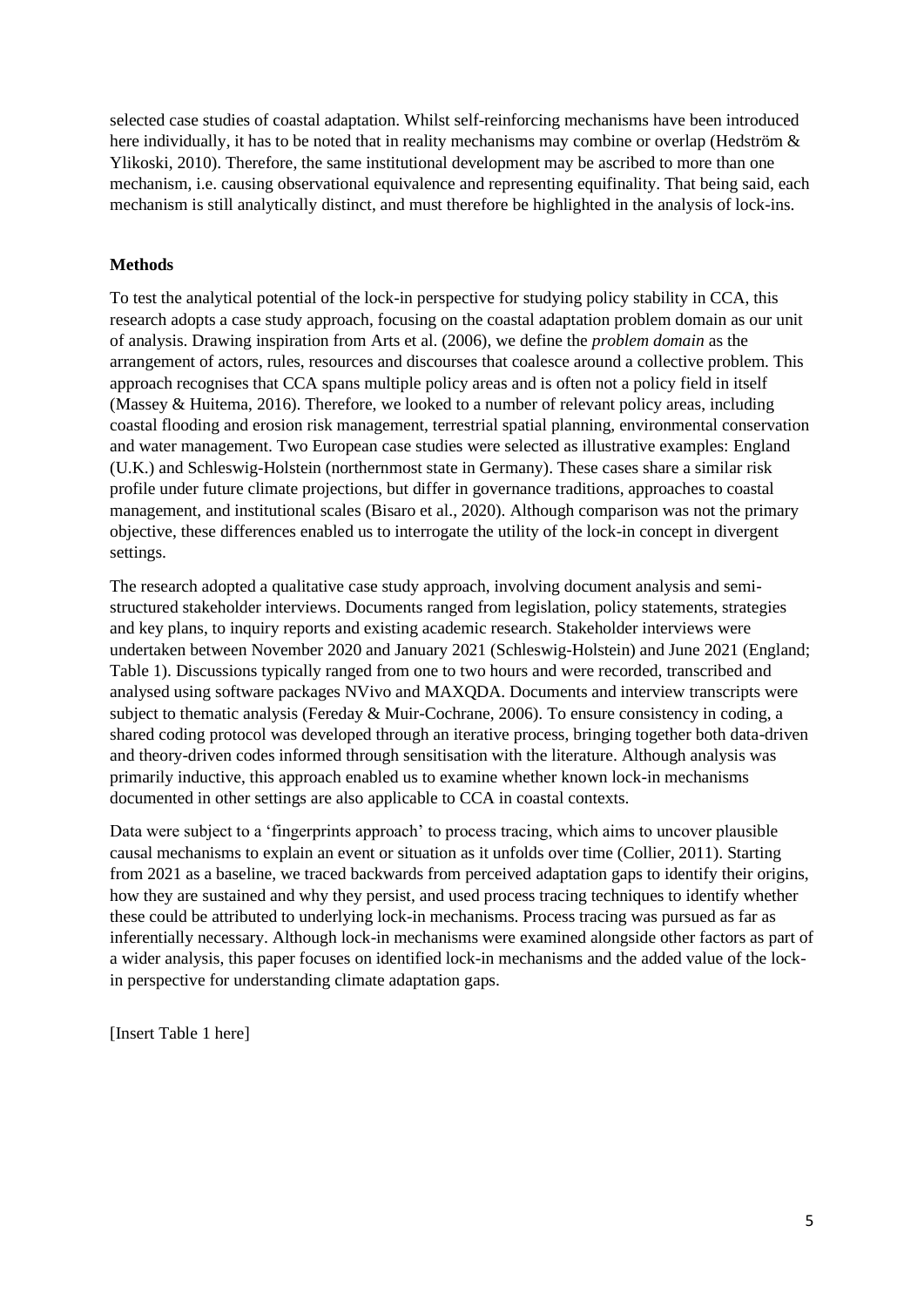### **Results**

The results of the empirical analysis from both case studies are summarised in Table 2. Here we document the presence and absence of known lock-in mechanisms (documented in other contexts within the literature), alongside newly identified lock-in mechanisms. These are discussed in-depth below.

[Insert Table 2 here]

#### *Case Study: England*

In England, an estimated 520,000 properties are currently located in areas with a 0.5% or greater annual risk of coastal flooding, with 8,900 properties exposed to coastal erosion (CCC, 2018). This is projected to increase significantly under future climate scenarios and sea level rise (CCC, 2021). Coastal change and flood risk thus remain top priorities in the National Adaptation Programme (Defra, 2018).

Flood and Coastal Erosion Risk Management (FCERM) policy is set by the Department for Environment, Food and Rural Affairs (Defra) (HM Government, 2020), who are also responsible for climate adaptation policy more widely. <sup>1</sup> The Environment Agency, as an executive, non-departmental public body, maintains strategic overview for FCERM and responsibility for developing and monitoring the implementation of the National FCERM Strategy for England (EA, 2020). Operational responsibilities are divided across designated Risk Management Authorities, including the Environment Agency, Lead Local Flood Authorities (namely unitary authorities, county councils or district councils where no unitary authority exists), Internal Drainage Boards, highways authorities and water companies (regulated by Ofwat). Coastal local authorities are also designated as Coast Protection Authorities, with permissive powers to protect the land against erosion and encroachment from the sea. Preferred coastal management policies are outlined in shoreline management plans for different epochs (0-20, 20-50 and 50-100 years); including policies for No Active Intervention, Managed Realignment, Hold The Line or Advance The Line (i.e. of existing defences). These are overseen by Coastal Groups, with representatives from the local authority, Environment Agency, Natural England and other bodies with vested interests. Although the shoreline management plans are intended to support long-term decision-making in other policy areas such as spatial planning, these are non-statutory documents and ultimately represent unfunded proposals only (CCC, 2018).

FCERM governance has evolved incrementally through three key paradigms – from land drainage (ca. 1930-1970s) and flood defence (1980s-1990s) to risk management (ca. 2000s-today) (Johnson et al., 2005). Contemporary policy recognises the necessity of a holistic approach, drawing from a portfolio of equally important strategies. However, translating this discourse into practice has remained challenging, with the Committee on Climate Change concluding that the current approach '*is unsustainable in the face of climate change'* (CCC, 2018, p. 9). Despite FCERM policy promoting a diversified approach, legacy effects from the defence paradigm sustain a tendency towards defencedominance and restrict the implementation of alternative approaches in FCERM. Several selfreinforcing mechanisms were discerned from document and interview analysis.

The current funding instrument employed by the Environment Agency to allocate national FCERM Grant-in-Aid funding is a central trigger for several lock-in mechanisms. Although Partnership Funding was introduced to enable additional sources of funding (public, private and civil society) to contribute to FCERM schemes, while aiming to stimulate innovation (Defra, 2012), the funding formula continues to prioritise the protection of people, property and businesses, and reductions in flood probability. This makes it easier for defence schemes to achieve more favourable cost-benefit ratios compared to alternatives (such as natural flood management or managed realignment). Once

<sup>&</sup>lt;sup>1</sup> This information relates to England only and not the devolved administrations of the UK.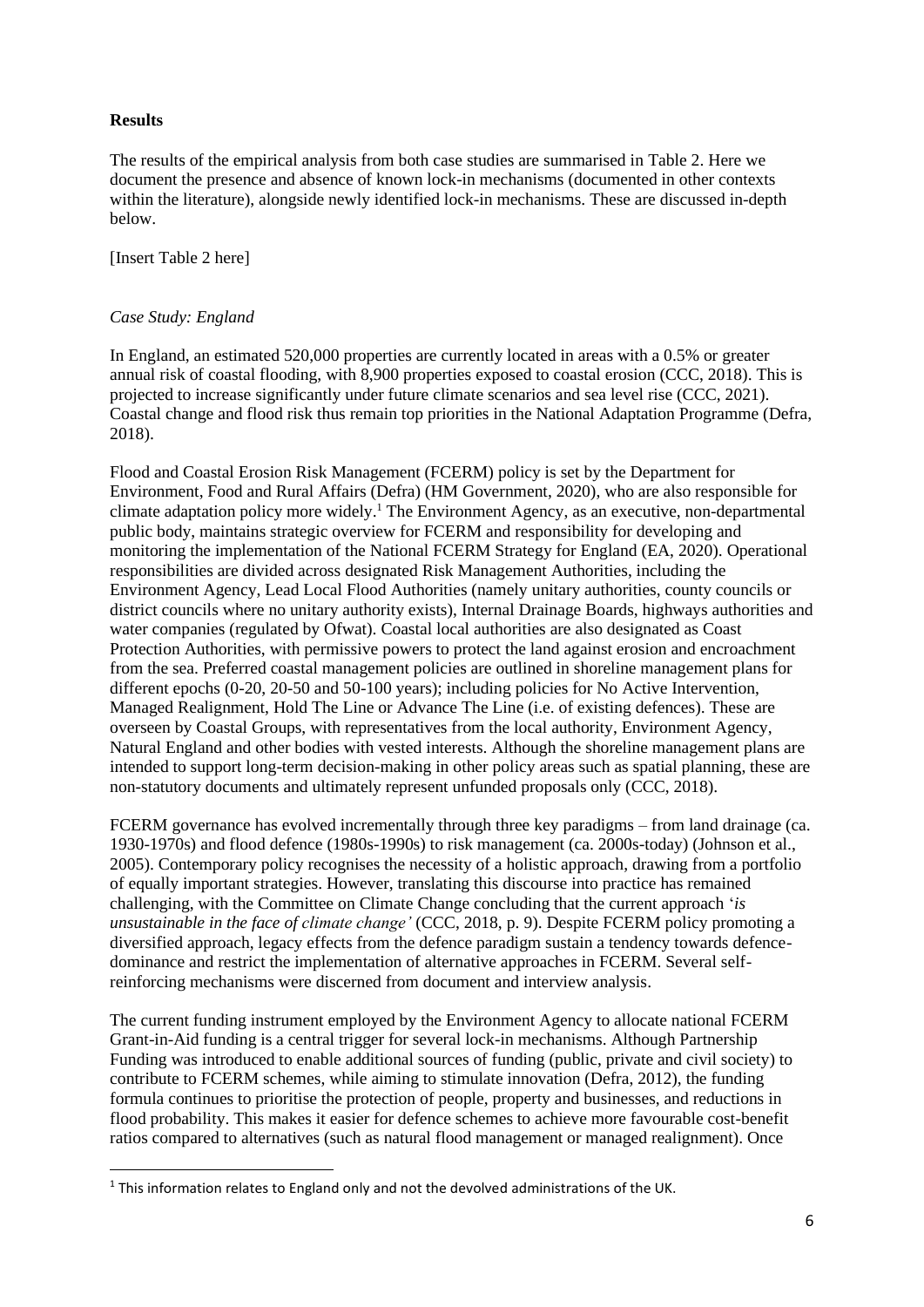constructed, such schemes foster a sense of security and reinforce *adaptive expectations*, whereby land use decisions are driven by expectations that the Environment Agency will continue to maintain defence assets. In turn, as investment and development behind the defences grows, this mobilises *economies of scale*, as cost-benefit ratios increase and provide greater returns for continued investment in defence activities. Thus, *adaptive expectations* and *economies of scale* operate in mutually reinforcing ways. This effect has widely been documented in the flood risk management literature and often described as 'the levee effect' (OECD, 2019).

The design of funding policy instruments reflects established institutional cultures and identities, where defence-preferences arguably remain in the wake of the engineering paradigm (Harries & Penning-Rowsell, 2011). Although these preferences are slowly dissolving as the Environment Agency diversifies its identity, there is still a degree of *habituation* and attachment to established ways of working. For example, one interviewee explained how the conventional '*predict and provide'* approach to delivering defence projects is in stark contrast to the process required for complex coastal change management. Similarly, the language enshrined in the shoreline management plans continues to reinforce the notion of 'the line' of defence when '*it's not a line it's a zone ... it doesn't lead you in a way that will start solving the problems*' (FCERM consultant interviewee). *Habituation* goes hand in hand with *learning effects* as knowledge, skills and routines have increased with the adoption of established practices, procedures and implementation of defence-based interventions. Interestingly, document and interview analysis reveals how the Environment Agency is actively trying to counteract these reinforcing dynamics as it seeks to maintain a central position of power in FCERM governance by broadening the scope of its activities over the past 15 years. In turn, Partnership Funding is also evolving, with reforms announced in April 2020 intended to unlock funding for alternative approaches, though it is too soon to assess the extent to which this will be the case.

Nonetheless, efforts to implement alternative strategies in FCERM typically encounter resistance from civil society, who expect state intervention and defensive action, despite the absence of statutory rights to flood protection. This expectation has been forged through the increasing centralisation of FCERM governance since the 1950s and increasing complexity of roles and responsibilities, which are often poorly understood by the public. Expectations for state intervention are further exacerbated by politically-judged commitments of capital funding towards flood defences that often follow significant flood events (Alexander et al., 2021). This relationship between the State and civil society has been described in political philosophy as a social contract, referring to 'how governments and responsibility evolve over time as emerging risks pose challenges to the established consensus concerning the role of the state' (Adger et al., 2013, p. 330). Our analysis indicates how *social contracting* can operate in an active sense as a self-reinforcing mechanism, whereby civil society groups leverage their expectations for flood protection and lobby for action, which, when also combined with political pressure, can lead to defensive steps being taken even when this might not be sustainable long-term. Furthermore, research has shown how this mechanism can be mobilised through public consultation procedures to legitimise institutionalised defence preferences (Harries & Penning-Rowsell, 2011). As a mechanism, *social contracting* displays similarities with *adaptive expectations*, as society's actions are influenced by the (expected) actions of public actors. However, we argue that *social contracting* pertains more specifically to the (re)production of normative values and expectations attached to the state-society relationship, and how these are actively wielded to lobby (or alternatively contest) an agenda. This often coincides with *collective action* through locally-led community flood action groups, wherein shared beliefs about problems and solutions are constructed and collective agency is mobilised (Mees et al., 2018; EA, 2020). Interestingly, *social contracting* is also utilised by the state in an effort to reshape this perceived social contract, with increasing emphasis placed on the need for citizens to adopt ownership for managing their personal risk. Thus, this mechanism plays an active role in both selfreinforcing and counteracting feedbacks, and appears to flourish under the English governance system, as a result of complex and often misunderstood roles and responsibilities.

The dominance of the defence-based paradigm has further been reinforced through various mutually beneficial agreements between the insurance industry and UK Government, which have maintained the availability of flood insurance for high-risk households since the 1960s (Penning-Rowsell et al.,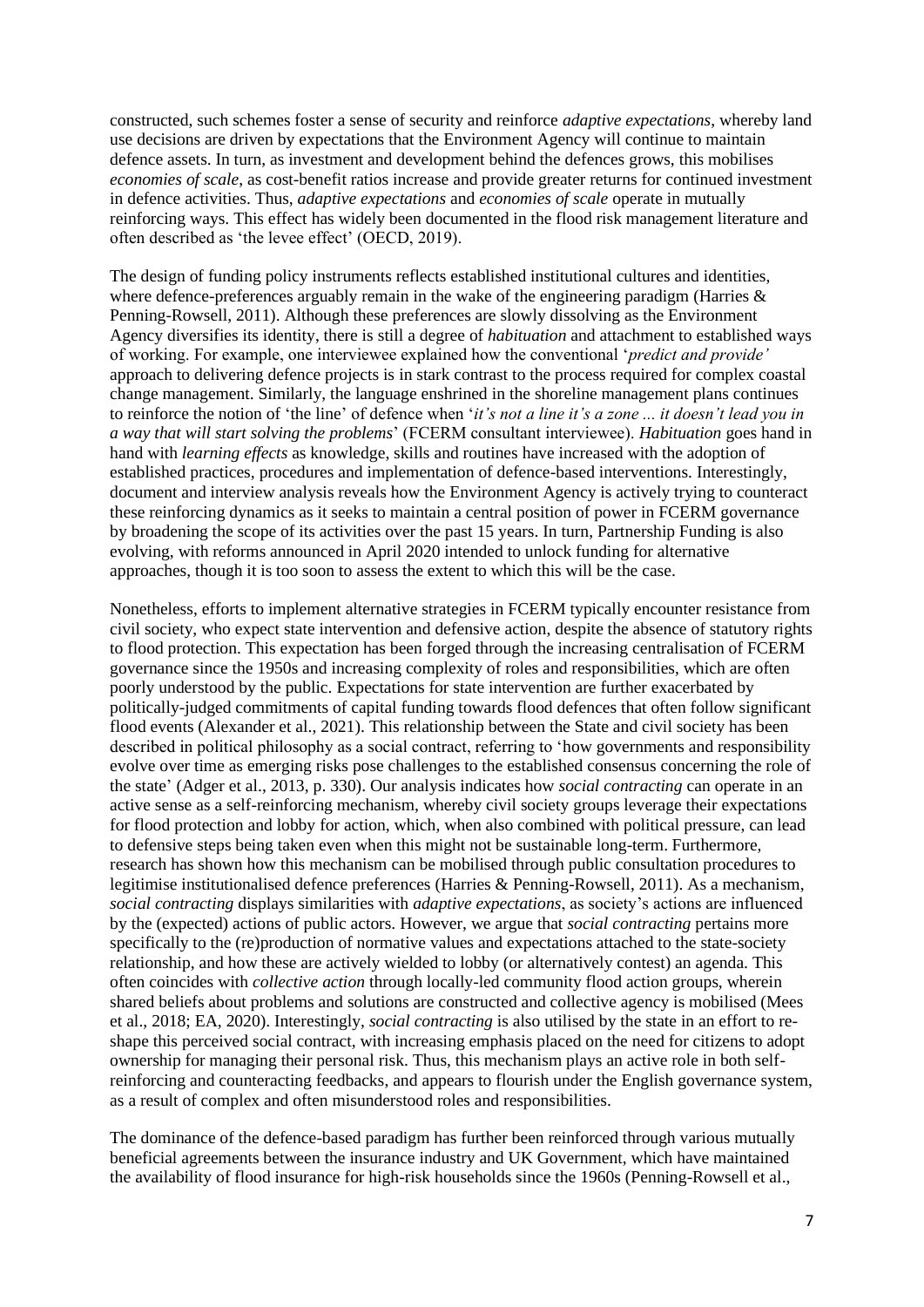2014). This is broadly characteristic of the *power differentiation* mechanism (Klitkou et al., 2015). However, more specifically it reflects a symbiotic dynamic, whereby the parties involved require something from the other and have established specific formal arrangements to secure mutual gains; although power may not necessarily be equally dispersed between parties, each are able to leverage the other. We refer to this self-reinforcing mechanism as *co-dependency*. As flood frequency and damages increased, the insurance industry increasingly demanded improved FCERM to minimise their financial exposure and only consented to agreements on the condition that public investment in defences be maintained, reinforcing the status quo (Harries & Penning-Rowsell, 2011). In turn, the availability of private market insurance has relieved Government of obligations to pay compensation. This arguably reflects what Trencher et al. (2020) describe as a lock-in by design (as opposed to a lock-in forged by consequence), in that this arrangement has been intentionally constructed and maintained between the two parties. This co-dependency has intensified for an interim period with the introduction of the Flood Reinsurance Scheme in 2016, a government-backed, not-for-profit scheme, which is intended to facilitate the transition to risk-reflective market pricing by 2039 (Flood Re, 2019); upon which we would expect this mechanism to be extinguished.

Coastal adaptation is further hindered by the absence of policy instruments and delivery mechanisms for implementing alternatives such as managed realignment. Whilst coastal risks fall within Defra's remit, adaptive responses extend beyond Defra's jurisdiction and require broader considerations of spatial planning, welfare, infrastructure, and decommissioning of assets, to name a few. Not only are formal responsibilities for adaptation unclear, but the functionalist structure of national and local government departments and quasi-privatisation of key sectors has created governance silos, as well as misalignment in planning and funding cycles which make it difficult to integrate agendas (Alexander et al., 2021). In the absence of clear responsibilities (and accountability) for adaptation, certain actors appear reluctant to embrace problem ownership and seem to employ avoidance tactics, typically justifying inaction in relation to resource constraints, statutory duties and remits. This is evidence of the *responsibility avoidance* mechanism. A notable example is Network Rail who frequently cite constraints created by the 5-yearly asset management periods through which funding is allocated to maintain (rather than enhance) the network. Examining this in detail, Uyl and Russel (2018) show how institutional fragmentation, and absence of deliberative structures for coordinating climate adaptation across government departments, enable blame and responsibility avoidance. Interviewees similarly confirmed the presence of this mechanism, particularly at the local scale; *'just because it's not written in the statute doesn't mean you don't do it ...they can push the system a bit … [but] it's compliance leadership*.' Responsibility avoidance is not a self-reinforcing lock-in mechanism per se and is therefore not represented as such in Table 2. Instead, it is part of a causal chain of barriers which collectively impede adaptation.

[Insert figure 1 here]

#### *Case Study: Schleswig-Holstein*

Situated between the North and Baltic Seas, Schleswig-Holstein is defended against coastal hazards on the North Sea coast by 407km of embankments, which protect ca. 140,000 inhabitants and  $\epsilon$ 28.5 billion worth of capital assets from flooding during storm surges (MELUND, 2022). Coastal protection is constitutionally defined as a joint task between federal, state and municipal governments (Bisaro et al., 2020). We focused strictly on the North Sea, where risk management responsibilities are primarily situated at the state level and outlined in the State Water Act. Whereas the state Ministry of Environment (MELUND)<sup>2</sup> is responsible for strategic planning, operational responsibilities for monitoring and maintaining coastal defences are assigned to the State Agency for Coastal Protection,

<sup>&</sup>lt;sup>2</sup> The full name is the Ministry of Energy Transition, Agriculture, Environment, Nature and Digitisation for the State Schleswig-Holstein.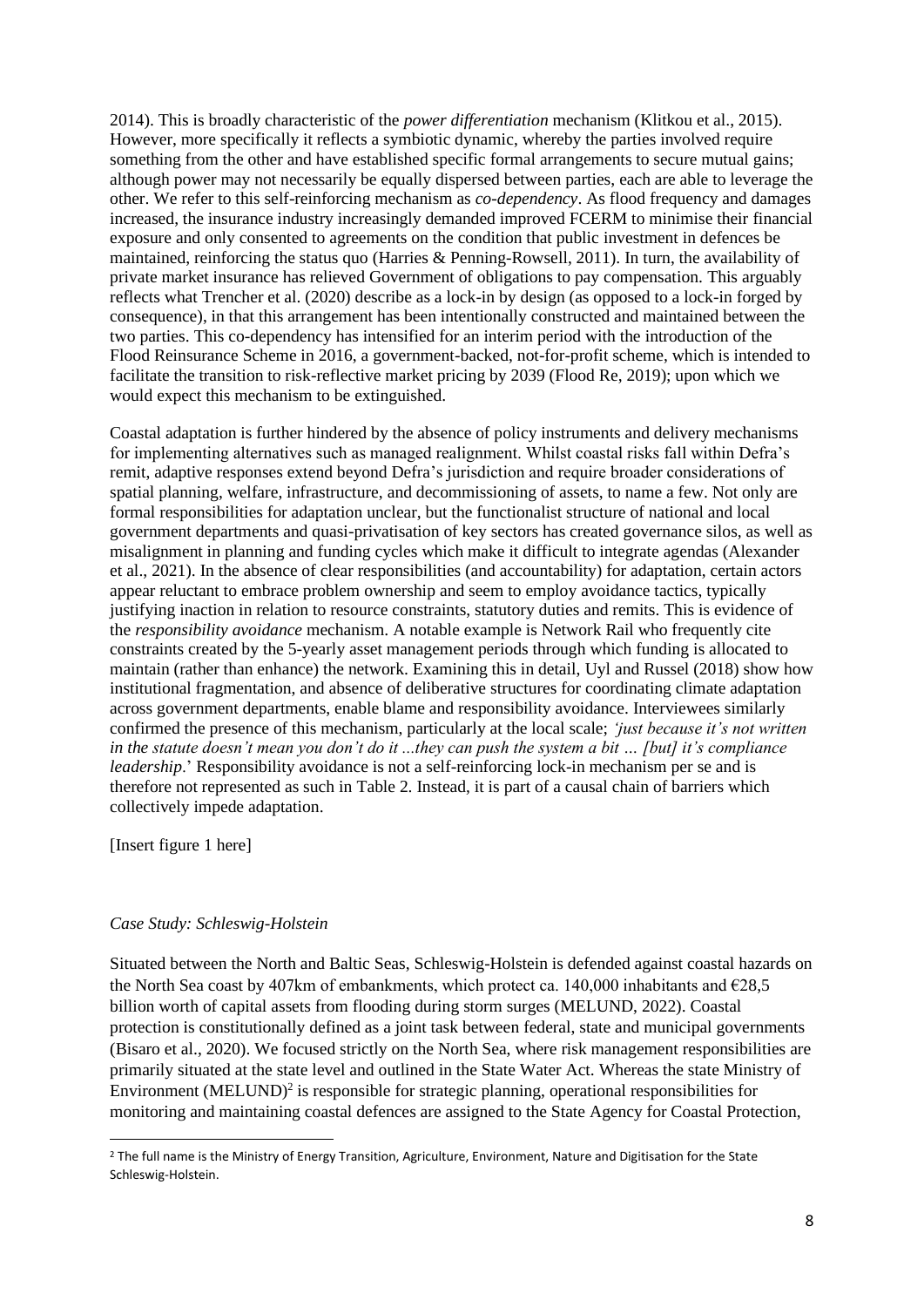the National Park and Marine Protection. A coordinated approach to coastal defence has been pursued since 1963 and is outlined in the state Master Plan for Coastal Protection, which specifies the standards for coastal protection and is updated on a decadal basis (MELUND, 2022).

In 2015, MELUND published the Strategy for the Wadden Sea 2100 (WS2100) and in 2017 the State Plan for Adapting to Climate Change, which outline recommendations for future management options in response to projected sea level rise (MELUR, 2015; MELUND, 2017). Measures primarily focus on adaptive management of dike infrastructure and sediment management practices. However, additional adaptation measures and other strategies such as accommodation or retreat are notably absent (Hofstede & Stock, 2018) and not considered necessary (Hirschhäuser & Hofstede, 2020). Although the State Water Act and State Development Plans recommend non-statutory standards for development-free zones behind dikes and along sandy coasts prone to coastal erosion (Innenministerium, 2010), these decisions are ultimately made by the municipalities.

The State's approach to coastal protection has remained largely stable since the 1960s, where significant flooding in 1962 catalysed a state-coordinated approach to coastal protection (Reise, 2017). However, gradual paradigm shifts have occurred since. Land reclamation ceased in the 1980s and diverse policy goals have increasingly become more integrated with more cooperation between coastal defence, disaster management and nature conservation actors. Efforts to diversify the portfolio of measures deployed in coastal risk management are constrained by a host of barriers described by both governmental and non-governmental interviewees; therein, we identified the presence of several selfreinforcing lock-in mechanisms which serve to maintain the dominance of defences.

Dike heightening and maintenance, and sediment management, are ongoing activities that provide jobs along the coast, which has resulted in the emergence of engineering and construction firms with a strong interest in the continuation of the current coastal protection approach, as was described by an academic interviewee. This exemplifies a new lock-in mechanism that we refer to as *business network effects*. This occurs as a number of businesses and regional economic gains are fortified by specific public policies to maintain coastal defences. In turn, regional jobs are one of many incentives for political actors to continue to sustain their commitment to defence infrastructures. This notably differs from the *co-dependency* mechanism seen in England, in that *business network effects* is not a formalised arrangement. From economic theory and a known lock-in mechanism, network effects (Pierson, 2000) classically refer to gains increasing with the number of users of a product or service; here we refer to gains increasing with the number of jobs and businesses.

Additionally, the nature of federal capital funding and institutional rules favour continued investment in defence infrastructure. Due to high capital costs, alterations are limited to 3.6 km of dikes annually and require approximately 15 years of planning. This is primarily funded through federal finances, which can be used for pre-approved purposes only, including dike reinforcements and sediment distribution (SH Landtag, 2020); thus, funding for these established measures is notably easier to access than for alternative approaches. This policy feedback, documented in funding reports and described by interviewees, acts as a barrier to the implementation of more diverse measures. However, it also contributes to increasing investments as documented in England. These developments are forged by mechanisms of *adaptive expectations* and *economies of scale*, as assets amass behind the dikes and strengthen the case for continued defence investment.

Long-term reliance on dikes for safety and habitable land is further embedded in regional tradition. Over centuries, the pursuit of land reclamation and 'fighting' the sea (Reise, 2017) has become a cultural narrative of success that is credited to the effectiveness of the dikes. The data also revealed a regional saying that '*whoever doesn't support dikes, must go*'. Thus, the dikes, and safety they afford, have become an established part of cultural identity. This is further reinforced through the Master Plan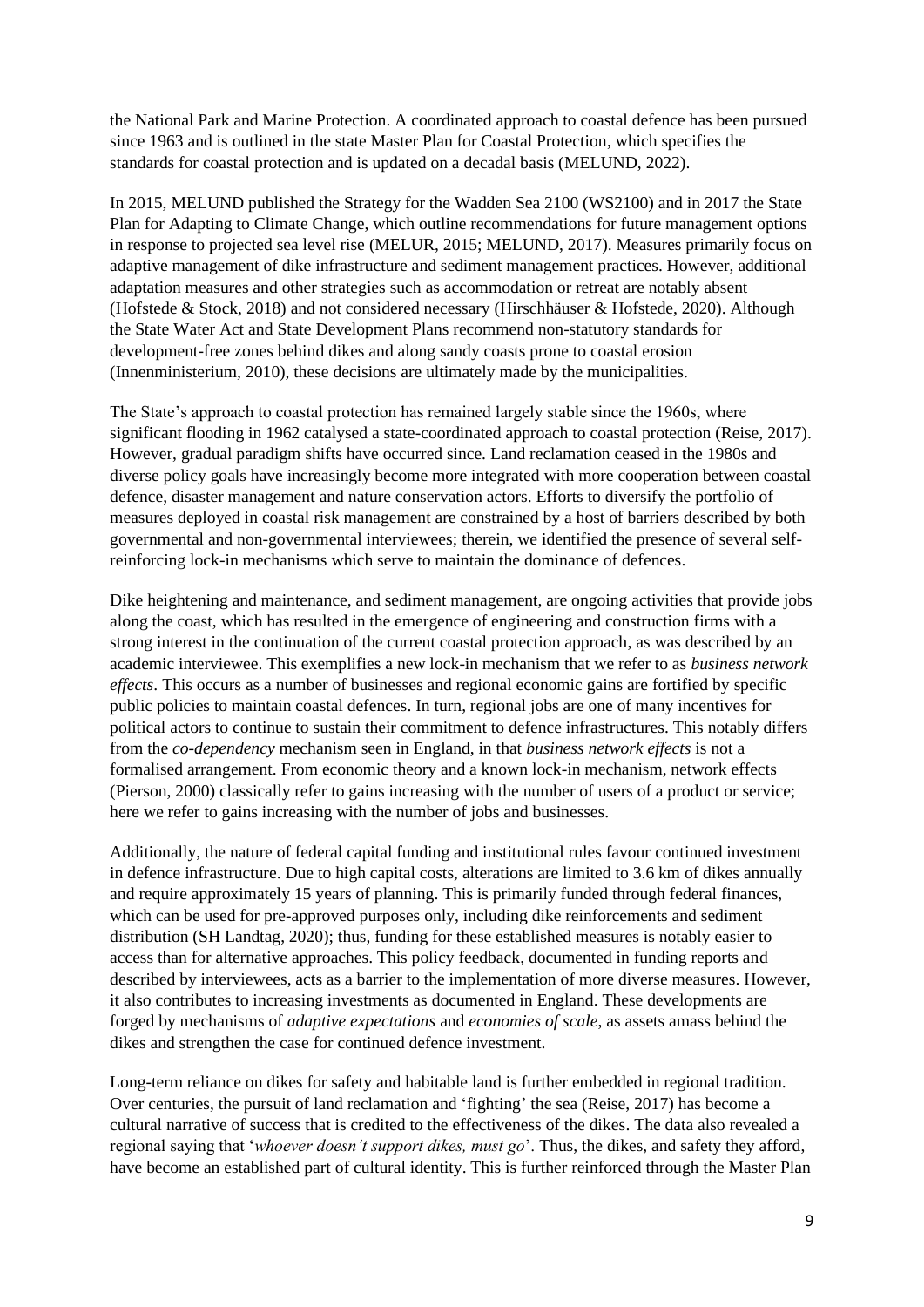and risk awareness-raising documents, which emphasise the mortality of historic flood events and continued necessity of defences (MELUR, 2013). These policy documents both reflect and underpin the cultural framing around defences via a new type of lock-in mechanism that we describe as *framing (re)production*: the reaffirmation of values shared by separate actors.

Perceptions of the '*holiness of dikes*', as described by an NGO interviewee, permeate the regional culture, from the state administration and engineering contractors to dike and drainage associations. These latter associations help maintain infrastructure but also embody a social community in coastal towns and therefore have both practical and social value. These ingrained values mean alternative measures struggle to gain the necessary public acceptance. In one instance near Husum, proposals for dike realignment and the re-design of the polder to allow for saltmarsh creation failed to win local approval despite the economic and ecological benefits (Hofstede, 2019). Such outcomes deter future proposals of alternative approaches because decision-makers assume they will fail to achieve the necessary public acceptance. Here, *adaptive expectations* and assumptions around what is considered acceptable determine outcomes and operate in a self-reinforcing manner, whereby actors prefer the familiar choice based upon past decisions. This mechanism coincides with their sense of identity attached to the dikes, part of the aforementioned *framing (re)production* mechanism.

This, in turn, legitimises the dominance of engineered defences managed and advocated for by a homogenous epistemic community of practitioners and decision-makers, many of which are trained in hydrologic and coastal engineering. Furthermore, state servants have close ties with (engineering) research networks and co-design research agendas, as mentioned in multiple interviews and supported by the document analysis. Consequently, 'hard' approaches to coastal protection remain prominent and preferences towards traditional defence infrastructure prevail. This is a further manifestation of *framing (re)production*, in that these values and homogenous knowledge systems co-evolve and reproduce, thus reinforcing commitment to defence-based adaptation and its dominance in education and training programs. Classic *learning effects* reinforce this dynamic as knowledge, skills and routines optimise with continuation of established practices, procedures and implementation of defence-based interventions.

[Insert figure 2 here]

#### **Discussion**

This research demonstrates the applicability of the lock-in concept to climate change adaptation, and its usefulness in operationalising the growing interest in stabilising dynamics and the growing desire to understand the growing 'adaptation gap' in global and national responses to climate change (UNEP, 2021). In this paper we have vetted the relevant literature for known lock-in mechanisms and subsequently studied the presence of these mechanisms in two case studies on coastal risks, namely England and Schleswig-Holstein. Not only did we observe lock-in mechanisms previously documented in other contexts (such as energy and decarbonisation transitions), we also identified new lock-in mechanisms of *social contracting, co-dependency, frame (re)production* and *business network effects* (Table 2).

Crucially, the research highlights how these mechanisms intersect and dynamically interact to reinforce the dominance of defence-based approaches in flood risk management. As a consequence, these lock-in mechanisms indirectly impact and restrict the implementation of alternative approaches to 'hard' defences (particularly nature-based approaches and managed realignment). Such alternatives are confronted by lock-in mechanisms that, whether intentionally or unintentionally, advantage defencebased approaches. This may coincide with other barriers and enabling conditions that make it harder to implement alternatives, such as governance silos and responsibility avoidance (as is the case in England;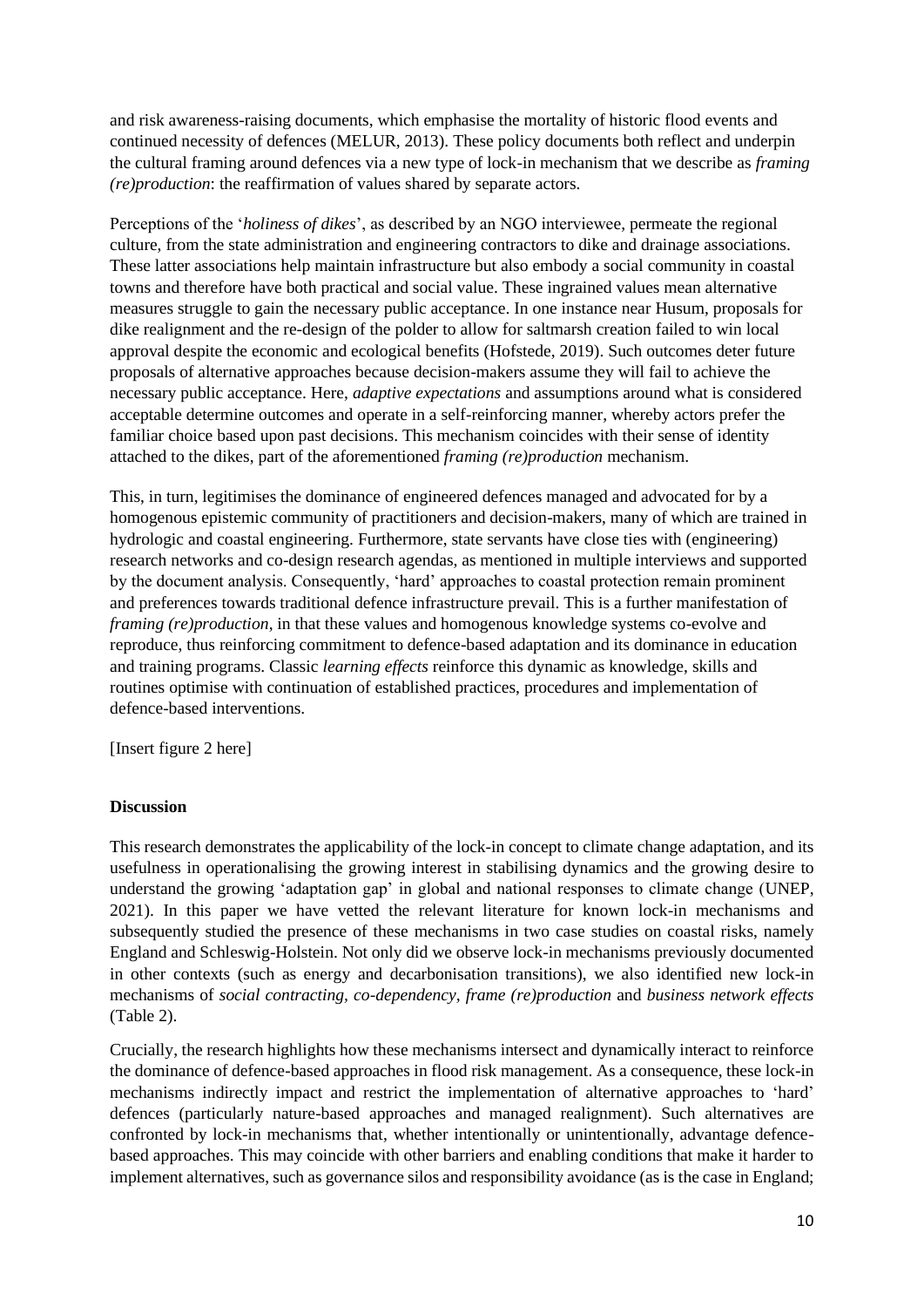Figure 1). The added value of the lock-in perspective is that it brings to light these otherwise hidden system dynamics that are restricting the ability to deliver fully diversified approaches to flood risk management and are thereby contributing to the adaptation gap.

In addition, the lock-in perspective supports processual, dynamic interpretations of policy stability that have increasingly been advocated by policy scholars (Jordan & Moore, 2020; Ishtiaque et al., 2021). Furthermore, it draws attention to the diversity of drivers that cultivate and reinforce stability, including institutional, technological, infrastructural, socio-cultural and behavioural forces, and the importance of understanding the interaction between these. The lock-in perspective thus promotes a more holistic analysis of lock-in dynamics and understanding of the co-evolution and interaction across different system elements and beyond policy systems (Schmid et al., 2020; Derwort et al., 2021). In this regard, lock-ins can be seen as a bridging concept for integrating different disciplinary interests and schools of institutionalism (historical, rational choice, and sociological) within political science, and bringing this to a new audience within adaptation scholarship.

Interestingly, we observe how the dominance of defence-based approaches is supported by both shared and different types of lock-in mechanisms in the two case studies. While behavioural dynamics (e.g. *adaptive expectations, habituation* and *learning effects*) and *economies of scale* are common features, unique mechanisms exist in England (*social contracting, collective action,* and *co-dependency*) and Schleswig-Holstein (*framing (re)production* and *business network effects*), which appear to flourish under these different governance and socio-cultural settings. In England for example, *social contracting* is enabled by the complex distribution of roles and responsibilities, and absence of statutory rights to flood protection, whereas this mechanism is not present in Schleswig-Holstein, where coastal protection is largely collectivised and legally codified as a public responsibility. These observations demonstrate that while the outcome may be similar in terms of defence-dominance and difficulties diversifying adaptation strategies (as observed elsewhere in Europe; Hegger et al. 2016), different sets of mechanisms, driven by the underlying institutional and societal fabric, are responsible for this homomorphism.

The observations from our two cases align with the framework of this special issue, which outlines costefficiency, technology/infrastructure and public support approaches to climate governance: all three aspects are components of lock-in mechanisms observed. For example, cost-efficiency rationales are reflected in the mechanism *economies of scale,* while technology/infrastructure is central to this. Moreover, the *collective action* and *social contracting* mechanisms demonstrate how public support influences the types of approaches that are supported (and contested).

Another important observation from the empirical analysis is that lock-in mechanisms operate in both passive and active forms, with unintentional and intentional effects. Whereas mechanisms such as *habituation* and *adaptive expectations* are initiated and maintained unintentionally, other mechanisms are consciously motivated and activated to either advance or contest policy agendas (such as *codependency* in England). This holds interesting insights for contemporary debates about passive and active stability (Galik & Chelbi, 2021). For example, whilst we observed that stability is sometimes brought about by lock-in mechanisms linked to framing about standards, norms and values, framing is not always passive (as Galik and Chelbi (Ibid.) indicate); indeed, the *framing (re)production* mechanism in Schleswig-Holstein demonstrates how actors sometimes subconsciously and sometimes intentionally reaffirm '*the holiness of dikes'*. Research needs to appreciate the complex role that mechanisms can play in this regard.

As our analysis focuses on the problem domain of coastal adaptation, our results should be seen in light of the particularities of this issue. Coastal protection against storms, floods and coastal erosion is not new but steeped in centuries of experience and tradition, which appears to be reflected in the lock-in mechanisms documented. In contrast, other climate adaptation challenges may be more recent and newly emerging without such legacies, and therefore subject to different types of lock-in dynamics.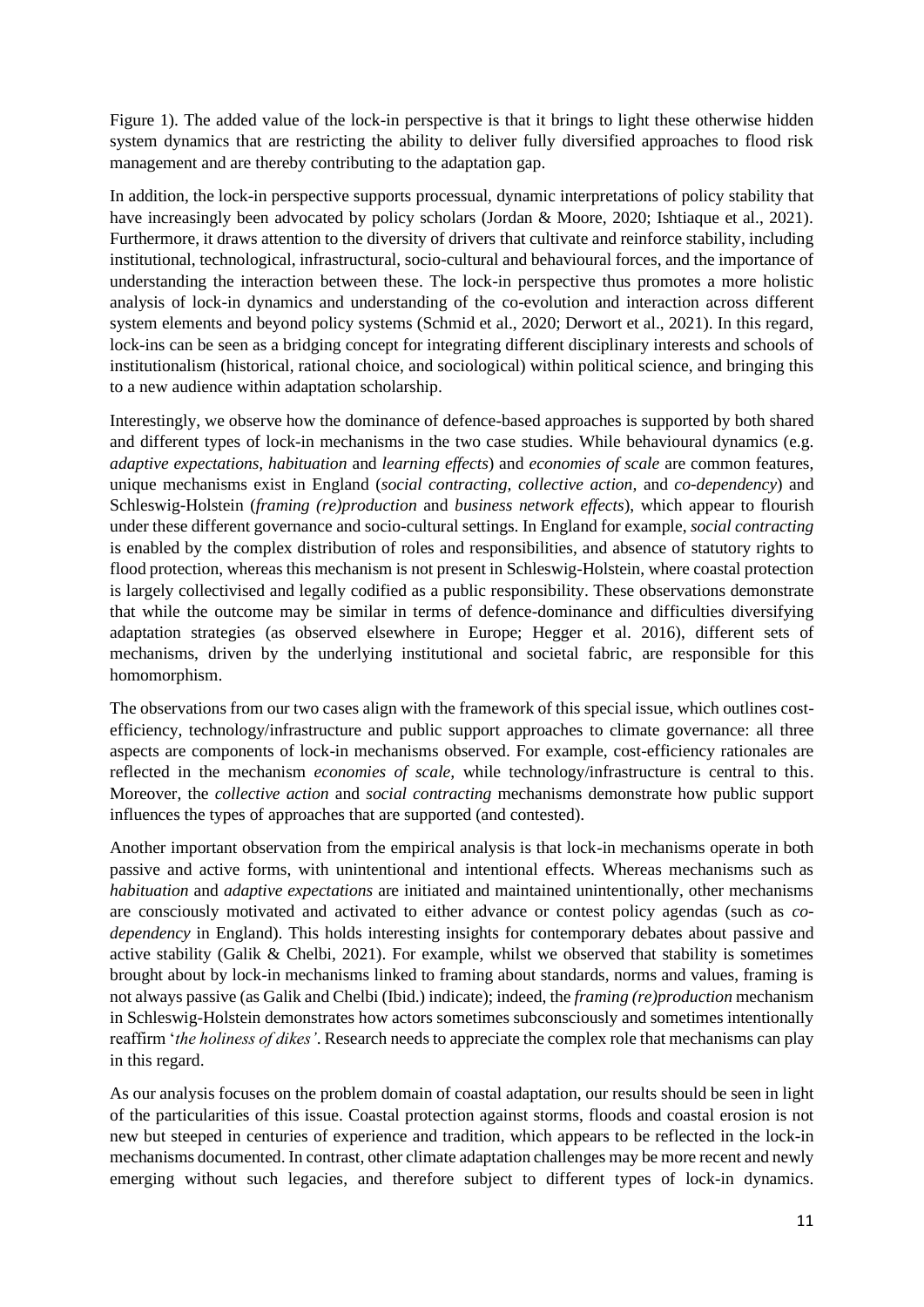Nonetheless, our study proves the fruitfulness of approaching the adaptation gap with a lock-in perspective. However, the recency with which this perspective has entered adaptation scholarship means that significant knowledge gaps remain. Further research and comparative studies are warranted to better understand how lock-in dynamics emerge within different adaptation contexts, different policy areas (outside of coastal adaptation) and different governance settings, and the underlying conditions through which lock-in mechanisms are initiated and flourish or are constrained and terminated.

#### *Implications for policy and accelerating adaptation action*

By revealing the otherwise hidden self-reinforcing mechanisms that maintain business-as-usual and hinder alternatives, lock-in analysis identifies opportunities for targeting and tailoring interventions to dissolve undesirable lock-in dynamics and open up opportunities for enabling innovative, diversified responses to adaptation. In this regard, further interdisciplinary research is needed to identify potential 'unlocking' strategies and how these might compare between different types of lock-in mechanisms. Herein, attention should be given to how certain mechanisms might be activated to counteract selfreinforcing lock-in dynamics, the mode of leverage, and crucially the point of intervention (e.g. targeting specific entities within the mechanism itself or through changing the enabling contextual conditions).

Inspiration can be drawn from climate mitigation scholarship and complex systems theory, where authors have highlighted how intervention points could be used to assist post-carbon transitions (Farmer et al., 2019). For example, two types of intervention points (a kick and a shift) are identified by Farmer et al. (Ibid.): whereas 'a kick' moves the current system onto a new trajectory while maintaining system dynamics, 'a shift' fundamentally changes these underlying dynamics and rules of the system. An understanding of lock-in dynamics can therefore help to direct purposeful interventions by revealing where and what types of intervention points may be required, and crucially, what forms of resistance these may encounter. Similarly, the concept of leverage points has been examined in the context of sustainability transformations. For example, Abson et al. (2017) identify different realms of leverage based on reconnecting people to nature, restructuring institutions and rethinking knowledge production. In turn, an understanding of lock-in mechanisms and the ways in which these incorporate institutional structures, human-nature connections and knowledge types, can help inform appropriate types of levers to stimulate incremental and transformative change in CCA.

In order to generate actionable knowledge, there is a need to establish methods for assessing the intensity of lock-ins and determining where to prioritise interventions. For instance, it may be useful to consider the lead and lag times between the point of intervention and realisation of benefits for climate adaptation. More widely, fundamental questions need to be asked about how desirable lock-ins and specific mechanisms could be intentionally established to avoid maladaptive pathways and minimise the risk of policy backsliding (Wilson, 2014; Ürge-Vorsatz et al., 2018), as well as the possibility of applying lockin thinking to forestall and prevent detrimental lock-ins from occurring in the future.

# **Conclusion**

This research demonstrates the utility of the lock-in perspective for understanding policy stability and resistance in climate change adaptation. Through two coastal case studies, we illustrate the added value of lock-in thinking for revealing otherwise hidden, self-reinforcing forces that interact across institutions, actors and infrastructures and collectively hinder adaptation efforts. We show how lock-in mechanisms create both intentional and unintentional effects, fostering active and passive forms of stability, respectively. This provides a useful approach for not only diagnosing the root causes of limited, incremental actions in adaptation and understanding the persistence of the 'adaptation gap', but holds important insights for targeting and tailoring interventions to dissolve undesirable lock-in dynamics. We therefore call for greater interdisciplinary collaboration to bring lock-in thinking to the forefront of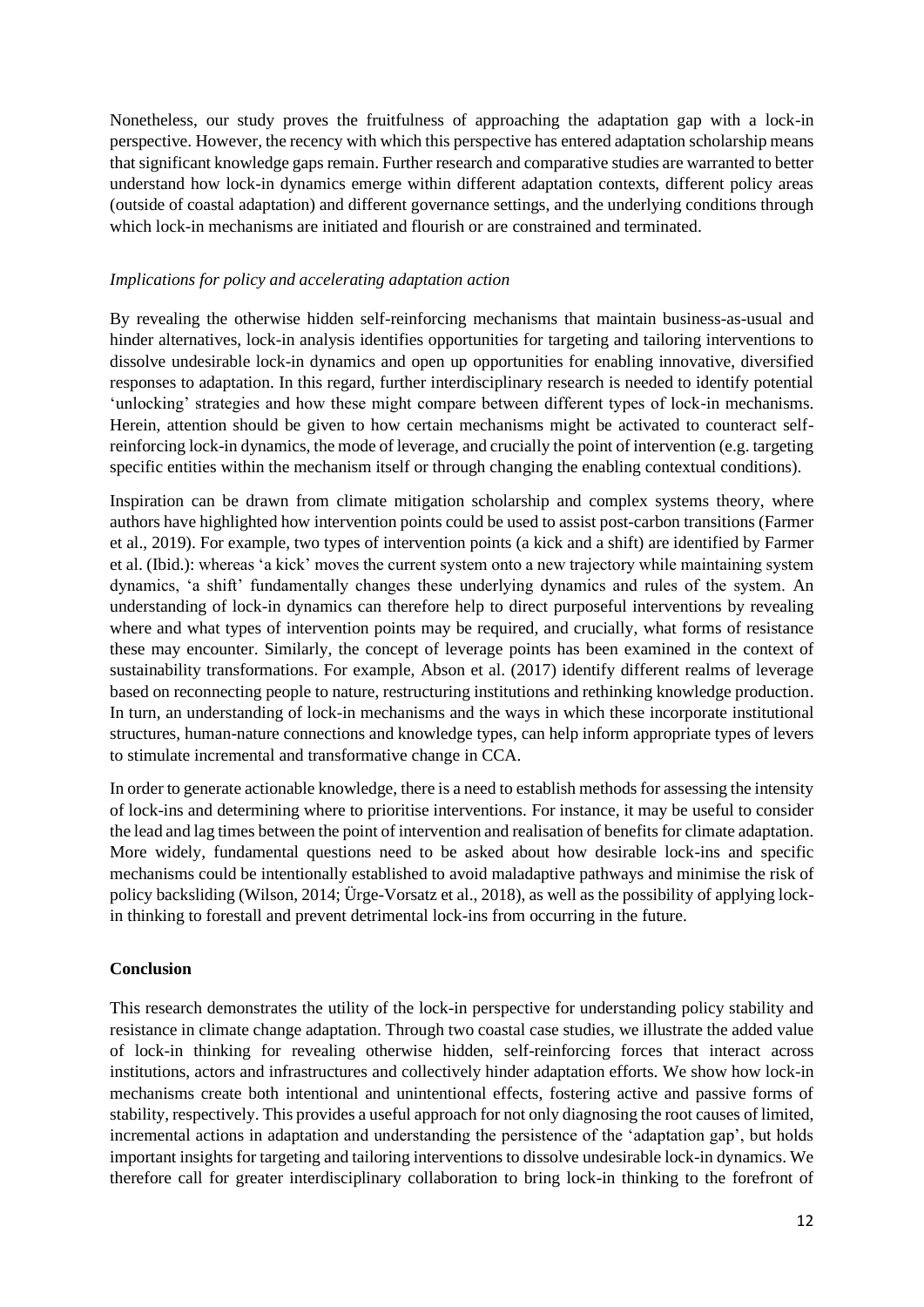adaptation scholarship and efforts to accelerate adaptation action in response to the climate emergency we face.

#### **Funding information**

This work was supported, under the Open Research Area (ORA) programme, by the Nederlandse Organisatie voor Wetenschappelijk Onderzoek [grant 464.18.101]; the Deutsche Forschungsgemeinschaft [grant **396892926**]; and the Economic and Social Research Council [grant ES/S015264/1].

#### **Acknowledgments**

We want to thank the editors of this Special Issue and our team members in the 'Adapt Lock-in' project for their helpful suggestions.

#### **References**

Abson, D.J., Fischer, J., Leventon, J., Newig, J., Schomerus, T., Vilsmaier, U., von Wehrden, H., Abernethy, P., Ives, C.D., Jager, N.W., & Lang, D.J. (2017). Leverage points for sustainability transformation. *Ambio*, *46*, 30–39.

Adger, N., Quinn, T., Lorenzoni, I., Murphy, C., & Sweeney, J. (2013). Changing social contracts in climate change adaptation. *Nature Climate Change*, *3*, 330–333.

Alexander, M., Priest, S., McCarthy, S., Penning-Rowsell, E., & Cobbing, P. (2021). *Evaluating the effectiveness of flood & coastal erosion risk governance in England and Wales*. FRS17186. Environment Agency.

Arthur, W.B. (1994). *Increasing Returns and Path Dependence in the Economy*. University of Michigan Press.

Arts, B., Leroy, P., & van Tatenhove, J. (2006). Political modernisation and policy arrangements: A framework for understanding environmental policy change. *Public Organis. Rev*. *6*, 93–106.

Barnes, W., Gartland, M., & Stack, M. (2004). Old habits die hard: path dependency and behavioural lock-in. *Journal of Economic Issues, 38*(2), 371–378.

Biesbroek, R., Termeer, C.J.A.M., Klostermann, J.E.M., & Kabat, P. (2014). Rethinking barriers to adaptation: Mechanism-based explanation of impasses in the governance of an innovative adaptation measure. *Global Environmental Change*, *26*, 108–118.

Bisaro, A., de Bel, M., Hinkel, J., Kok, S., Stojanovic, T., & Ware, D. (2020). Multilevel Governance of Coastal Flood Risk Reduction: A Public Finance Perspective. *Environmental Science and Policy* 112, 203–212.

Collier, D. (2011). Understanding Process Tracing. *Political Science and Politics*, *44*(4), pp. 823–830.

Committee on Climate Change (CCC). (2021). Independent assessment of UK climate risk. Advice for Government for the UK's third Climate Change Risk Assessment (CCRA3). 16 June 2021. Available from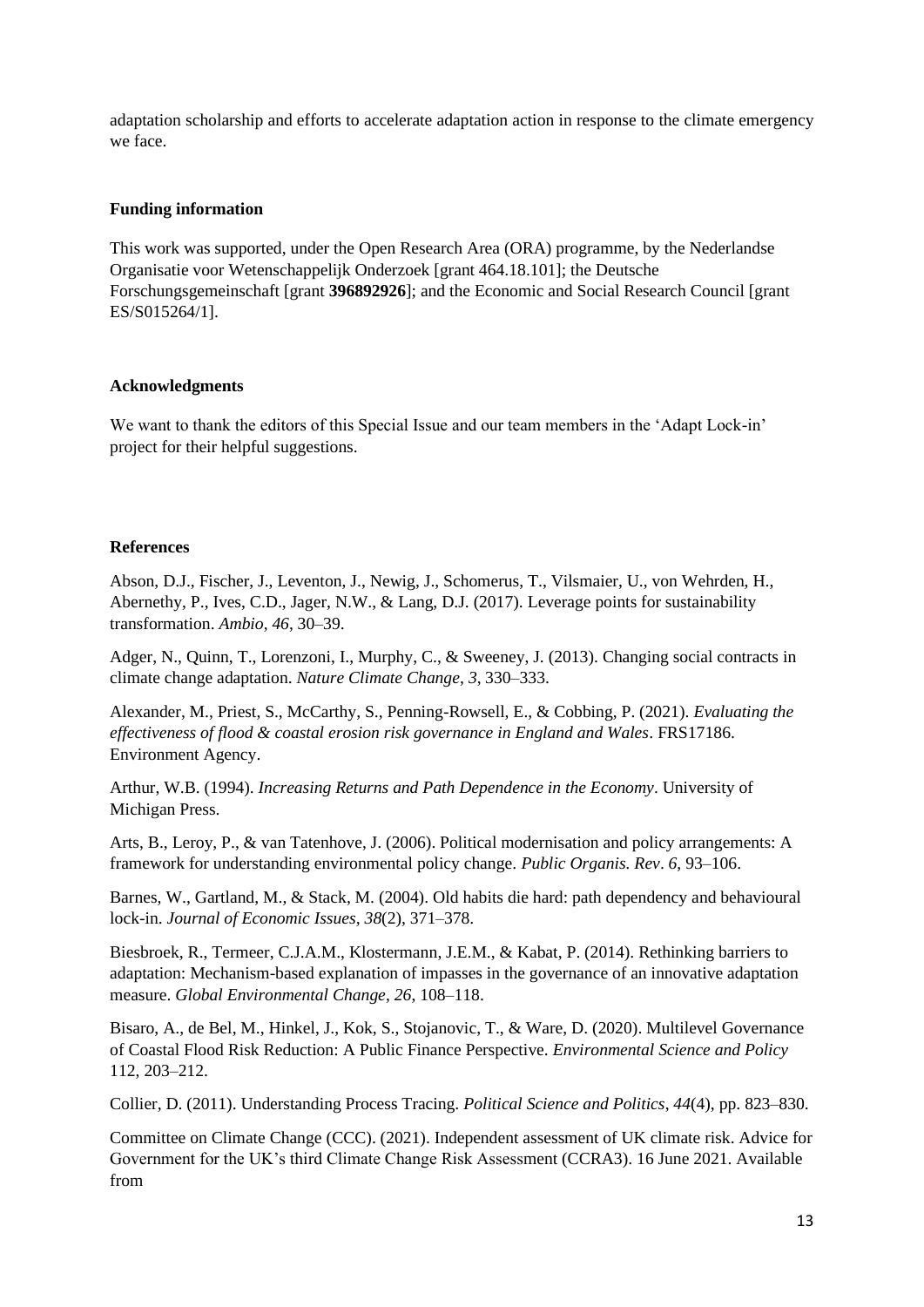Committee on Climate Change (CCC). (2018). *Managing the coast in a changing climate*. Committee on Climate Change, London.

David, P.A. (1985). Clio and the economics of qwerty. *American Economic Review*.

Defra. (2018). *The National Adaptation Programme and the Third Strategy for Climate Adaptation Reporting*. July. Defra, London.

Defra. (2012). *Principles for implementing flood and coastal resilience funding partnerships*. Defra, London.

Derwort, P., Jager, N.W., & Newig, J. (2021). How to Explain Major Policy Change towards Sustainability? Applying the Multiple Streams Framework and the Multi-Level Perspective on Socio-Technical Transitions to the German 'Energiewende.' *Policy Studies Journal*, online first.

Ebbinghaus, B. (2005). *Can path dependence explain institutional change? Two approaches applied to welfare state reform*. MPIfG Discussion Paper 05/2, Max Planck Institute, Cologne, Germany.

Environment Agency (EA). (2020). *National Flood and Coastal Erosion Risk Management Strategy for England*. Published 14 July 2020.

Falleti, T.G., & Lynch, J.F. (2009). Context and Causal Mechanisms in Political Analysis. *Comparative Political Studies, 42*(9), 1143–1166.

Farmer, J.D., Hepburn, C., Ives, M.C., Hale, T., Wetzer, T., Mealy, P., Rafaty, R., Srivastav, S., & Way, R. (2019). Sensitive intervention points in the post-carbon transition, *Science, 364*(6436), 132– 134.

Fereday, J. & Muir-Cochrane, E. (2006). Demonstrating rigor using thematic analysis: a hybrid approach of inductive and deductive coding and theme development, *International Journal of Qualitative Methods, 5*(1), 80-92.

Flood Re. (2019). *Regulation 27: The Quinquennial Review*. July 2019.

Foxon, T.J. (2002). Technological and institutional 'lock-in' as a barrier to sustainable innovation. *Imperial College Centre for Policy and Technology Working Paper*.

Galik, C.S., & Chelbi, L. (2021). Revisiting Institutional Stability: A Systematic Review and Distillations of Dominant Modes. *Environmental Policy and Governance*, online first.

Hall, P.A., & Taylor, R.C.R. (1996). Political science and the three new institutionalisms. *Political Studies, 44*, 936–957.

Harries, T., & Penning-Rowsell, E. (2011). Victim pressure, institutional inertia and climate change adaptation: the case of flood risk. *Global Environmental Change*, *21*, 188–197.

Hedström, P., & Ylikoski, P. (2010). Causal Mechanisms in the Social Sciences. *Annual Review of Sociology, 36*(1), 49–67.

Hegger, D. L., Driessen, P. P., Wiering, M., Van Rijswick, H. F., Kundzewicz, Z. W., Matczak, P., ... & Ek, K. (2016). Toward more flood resilience: Is a diversification of flood risk management strategies the way forward? *Ecology and Society*, *21*(4).

Hirschhäuser, T., & Hofstede, J. (2020). Meeresspiegelanstieg und die Konsequenzen für den Küstenschutz in Schleswig-Holstein. *Hydrographische Nachrichten, 115*(3), 10–17.

HM Government (2020). *Flood and coastal erosion risk management Policy Statement*. Published 14 July 2020.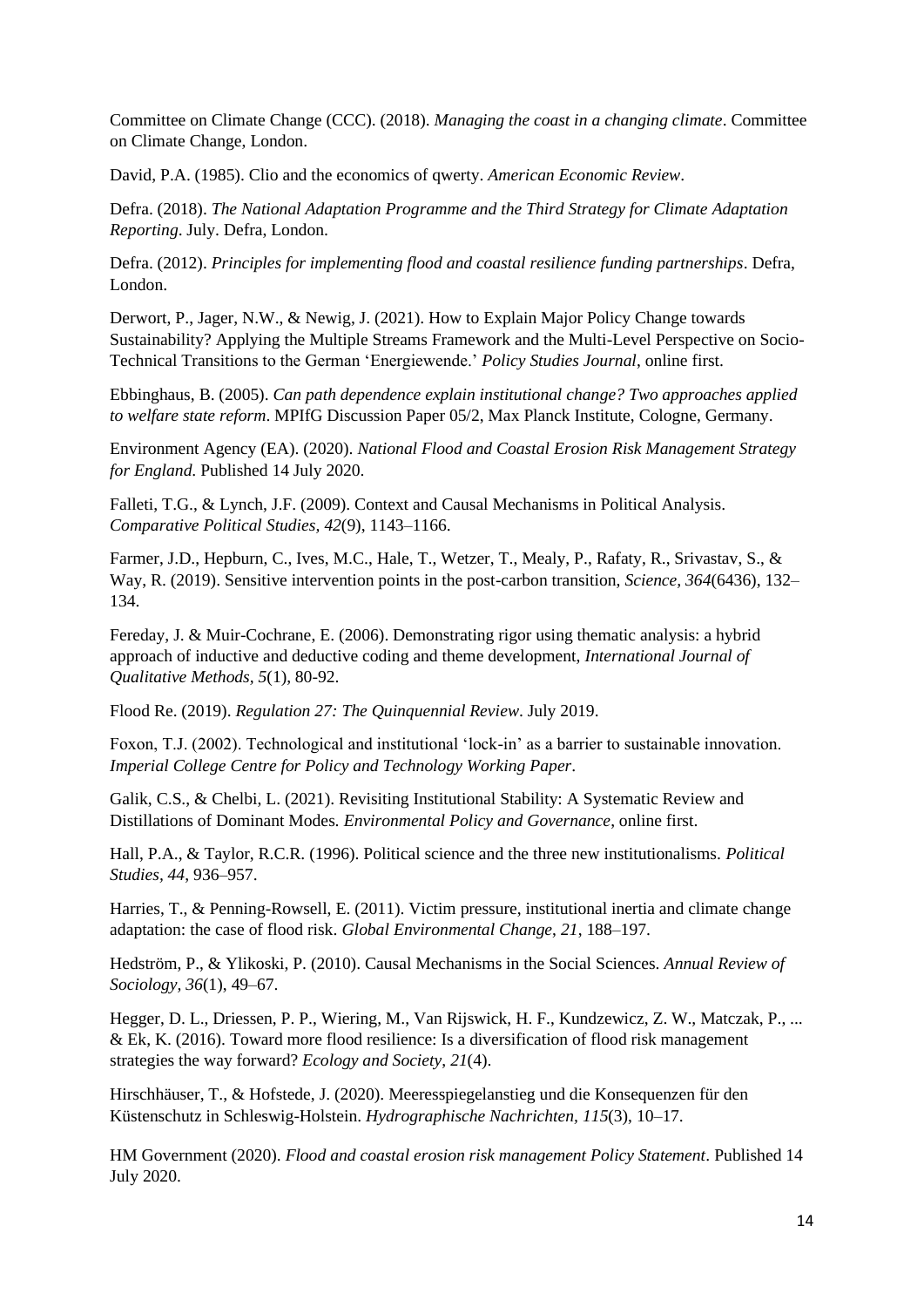Hofstede, J. (2019). On the Feasibility of Managed Retreat in the Wadden Sea of Schleswig-Holstein. *Journal of Coastal Conservation, 23*(6), 1069–1079.

Hofstede, J.L.A., & Stock, M. (2018). Climate Change Adaptation in the Schleswig-Holstein Sector of the Wadden Sea: An Integrated State Governmental Strategy. *Journal of Coastal Conservation* 22(1), 199–207.

Howlett, M. (2009). Process Sequencing Policy Dynamics: Beyond Homeostasis and Path Dependency. *Journal of Public Policy, 29*(3), 241–262.

Huitema, D., Adger, W.N., Berkhout, F., Massey, E., Mazmanian, D., Munaretto, S., Plummer, R., & Termeer, C.J.A.M. (2016). The governance of adaptation: choices, reasons, and effects. Introduction to the Special Feature. *Ecology and Society*, *21*(3), 37.

Innenministerium des Landes Schleswig-Holstein. (2010). Landesentwicklungsplan Schleswig-Holstein, Kiel.

Ishtiaque, A., Stock, R., Vij, S., Eakin, H., & Chhetri, N*.* (2021). Beyond the barriers: An overview of mechanisms driving barriers to adaptation in Bangladesh. *Environmental Policy and Governance*, *31*(4), 316–329.

Johnson, C.L., Tunstall, S.M. & Penning-Rowsell, E.C. (2005). Floods as Catalysts for Policy Change: Historical Lessons from England and Wales. *Water Resources Development*, 21(4), 561–575.

Jones, H.P., Hole, D.G., & Zavaleta, E.S. (2012). Harnessing nature to help people adapt to climate change. *Nature Climate Change*, 2(July): 504–509.

Jordan, A., & Matt, E. (2014). Designing policies that intentionally stick: policy feedback in a changing climate. *Policy Sciences, 47*, 227–247.

Jordan, A., & Moore, B. (2020). *Durable by design? Policy Feedback in a Changing Climate*. Cambridge: Cambridge University Press.

Klitkou, A., Bolwig, S., Hansen, T., & Wessberg, N. (2015). The role of lock-in mechanisms in transition processes: the case of energy for road transport. *Environmental Innovation and Societal Transitions, 16*, 22–37.

Kotilainen, K., Aalto, P., Valta, J., Rautiainen, A., Kojo, M., & Sovacool, B.K. (2019). From path dependence to policy mixes for Nordic electric mobility: Lessons for accelerating future transport transitions. *Policy Sciences*, *52*(4), 573–600.

Kurz, T., Gardner, B., Verplanken, B., & Abraham, C. (2015). Habitual behaviors or patterns of practice? Explaining and changing repetitive climate-relevant actions. *Wiley Interdiscip. Rev. Clim. Change, 6*(1), 113–128.

Levin, K., Cashore, B., Bernstein, S., & Auld, G. (2012). Overcoming the tragedy of super wicked problems: constraining our future selves to ameliorate global climate change. *Policy Sciences, 45*, 123–152.

Lindner, J. (2003). Institutional stability and change: Two sides of the same coin. *Journal of European Public Policy, 10*(6), 912–935.

Massey, E., & Huitema, D. (2016). The emergence of climate change adaptation as a new field of public policy in Europe. *Regional Environmental Change, 16*(2), 553–564.

Mees, H., Alexander, M., Matczak, P., Gralepois, M., & Mees H.L.P. (2018). Typologies of citizen co-production in flood risk governance. *Environmental Science and Policy*, *89*, 330–339.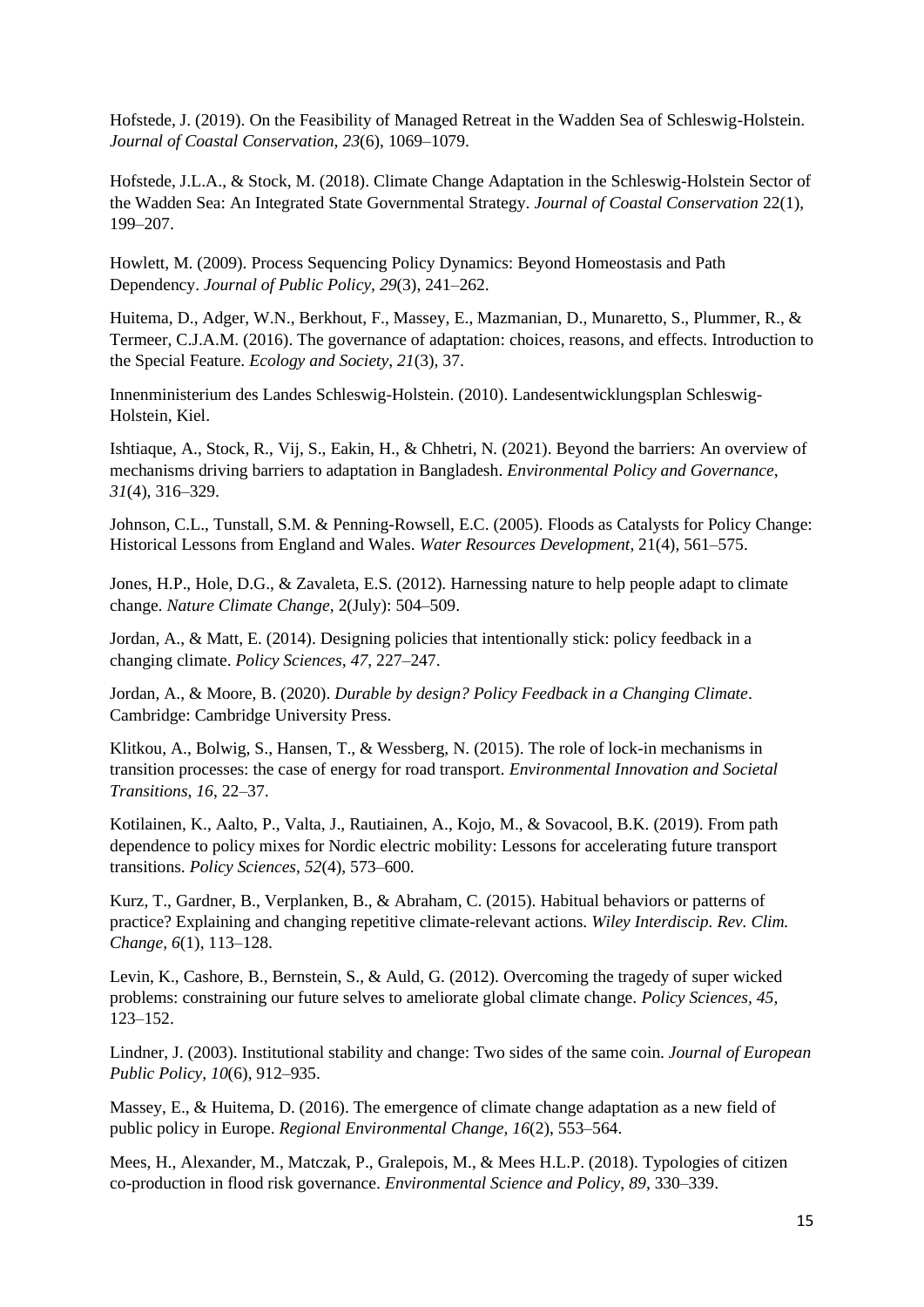MELUR. (2013). *Generalplan Küstenschutz des Landes Schleswig- Holstein – Fortschreibung 2012*. Ministerium für Energiewende, Landesplanung, Landwirtschaft, Umwelt und ländliche Räume des Landes Schleswig-Holstein.

MELUR. (2015). *Strategie Für Das Wattenmeer 2100*. Ministerium für Energiewende, Landesplanung, Landwirtschaft, Umwelt und ländliche Räume des Landes Schleswig-Holstein.

MELUND. (2017). *Anpassung an den Klimawandel: Fahrplan Für Schleswig-Holstein*. Ministerium für Energiewende, Landwirtschaft, Umwelt und Digitalisierung des Landes Schleswig-Holstein.

MELUND. (2022). *Generalplan Küstenschutz des Landes Schleswig- Holstein – Fortschreibung 2022*. Ministerium für Energiewende, Landwirtschaft, Umwelt und Digitalisierung des Landes Schleswig-Holstein.

OECD (2019). *Responding to Rising Seas: OECD Country Approaches to Tackling Coastal Risks*. OECD Publishing.

Penning-Rowsell, E.C., Priest, S., & Johnson, C. (2014). The evolution of UK flood insurance: incremental change over six decades. *International Journal of Water Resources Development*, *30*(4), 694–713.

Pierson, P. (2000). Increasing Returns, Path Dependence, and the Study of Politics. *The American Political Science Review, 94*(2), 251–267.

Pierson, P. (2004). *Politics in Time: history, institutions and social analysis*. New Jersey: Princeton University Press.

Reise, K. (2017). Facing the Third Dimension in Coastal Flatlands Global Sea Level Rise and the Need for Coastal Transformations. *Gaia, 25*(4), 89–93.

Schleswig-Holsteinischer (SH) Landtag. (2020). *Bericht Der Landesregierung: Gemeinschaftsausgabe 'Verbesserung der Agrarstruktur und des Küstenschutzes'.* Kiel.

Schmid, N., Sewerin, S., and Schmidt, T.S. (2020). Explaining Advocacy Coalition Change with Policy Feedback. *Policy Studies Journal*, *48*(4), 1109–1134.

Seto, K. C., Davis, S. J., Mitchell, R., Stokes, E. C., Unruh, G., & Ürge-Vorsatz, D. (2016). Carbon Lock-In: Types, Causes, and Policy Implications. *Annual Review of Environment and Resources*, *41*, 425–452.

Siebenhüner, B., Grothmann, T., Huitema, D., Oels, A., Rayner, T., & Turnpenny, J. (2021). Lock-Ins in Climate Adaptation Governance. In: R. Djalante & B. Siebenhüner (eds.) *Adaptiveness: Changing Earth System Governance*. Cambridge: Cambridge University Press, 127–146.

Skogstad, G. (2017). Policy Feedback and Self-Reinforcing and Self-Undermining Processes in EU Biofuels Policy, *Journal of European Public Policy, 24*(1), 21–41.

Trencher, G., Rinscheid, A., Duygan, M., Truong, N., & Asuka, J. (2020). Revisiting carbon lock-in in energy systems: explaining the perpetuation of coal power in Japan. *Energy Research & Social Science*, *69*, 101770.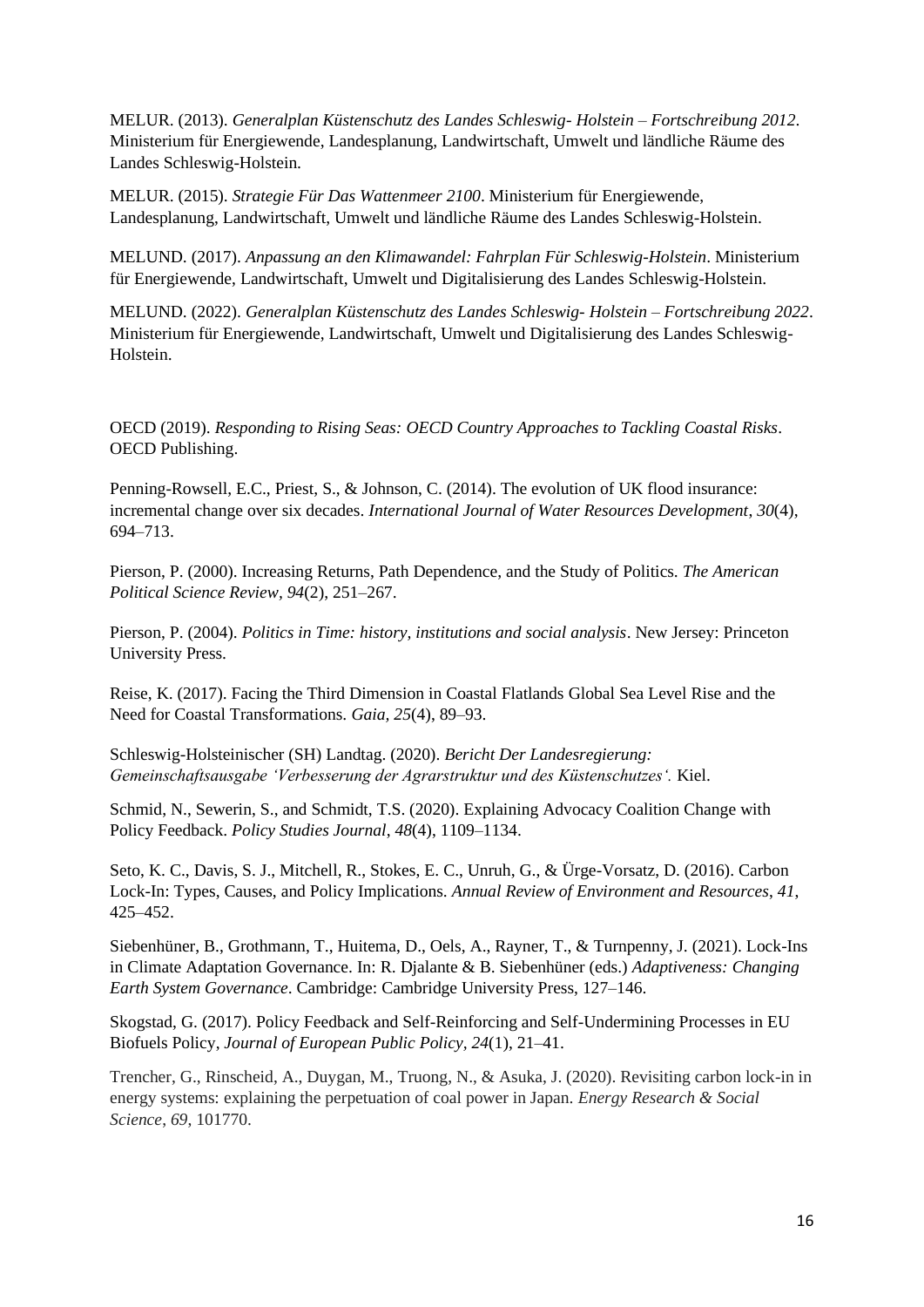Ürge-Vorsatz, D., Rosenzweig, C., Dawson, R.J., Rodriguez, R.S., Bai, X., Barau, A.S., Seto, K.C. & Dhakal, S. (2018). Locking in Positive Climate Responses in Cities. *Nature Climate Change. 8*(3): 174–177.

Wilson, R.M.D., & Russel, D.J. (2018). Climate adaptation in fragmented governance settings: the consequences of reform in public administration. *Environmental Politics*, *27*(2), 341–361.

United Nations Environment Programme (UNEP) (2021) Adaptation Gap Report 2021: The gathering storm – Adapting to climate change in a post-pandemic world. Nairobi.

Weible, C.M. & Sabatier, P.A. (eds.) (2018). *Theories of the Policy Process*. 4<sup>th</sup> edition. New York: Routledge.

Weir, M. (1993). *Politics and Jobs: The Boundaries of Employment Policy in the United States*. Princeton: Princeton University Press.

Wilson, G.A. (2014). Community Resilience: path dependency, lock-in effects and transitional ruptures. *Journal of Environmental Planning and Management, 57*(1), 1–26.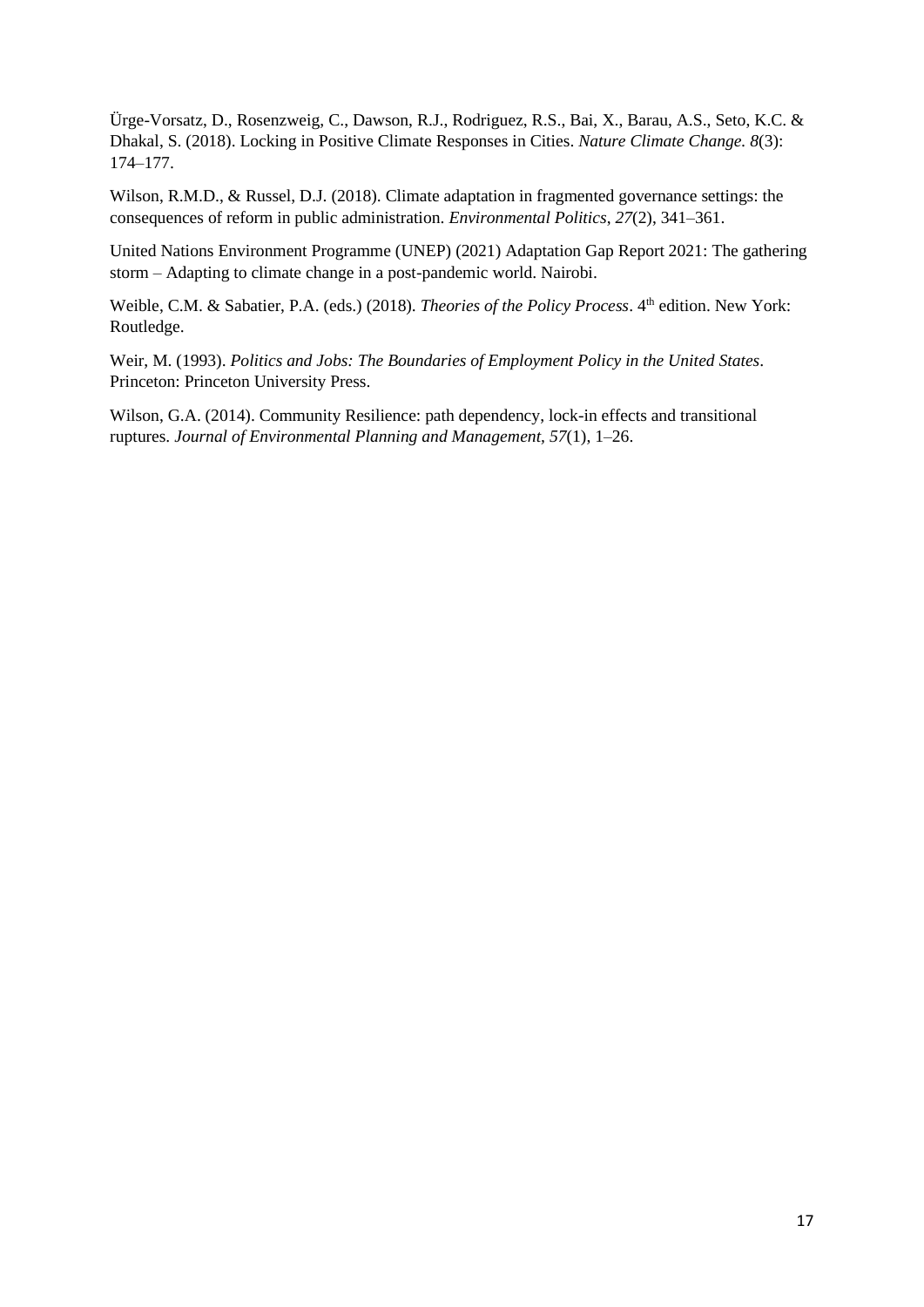# **Table 1:** Summary of organisations interviewed

| England, U.K. $(N=10)$                                  | Schleswig-Holstein (Germany) $(N=10)$                     |  |
|---------------------------------------------------------|-----------------------------------------------------------|--|
| Committee on Climate Change (CCC)                       | State Ministry of the Environment (2)                     |  |
| Academic experts (3)<br>٠                               | State Ministry of the Interior (2)                        |  |
| National Flood Forum                                    | State Administration for Coastal Defence and<br>$\bullet$ |  |
| Flood Re                                                | the National Park                                         |  |
| Engineering consultancy<br>٠                            | Dike and Drainage Association                             |  |
| Department for environment, food and rural affairs<br>٠ | NGOs(3)                                                   |  |
| (Defra)                                                 | Academic expert<br>٠                                      |  |
| Former employee for Defra and CCC<br>٠                  |                                                           |  |
| <b>Environment Agency</b>                               |                                                           |  |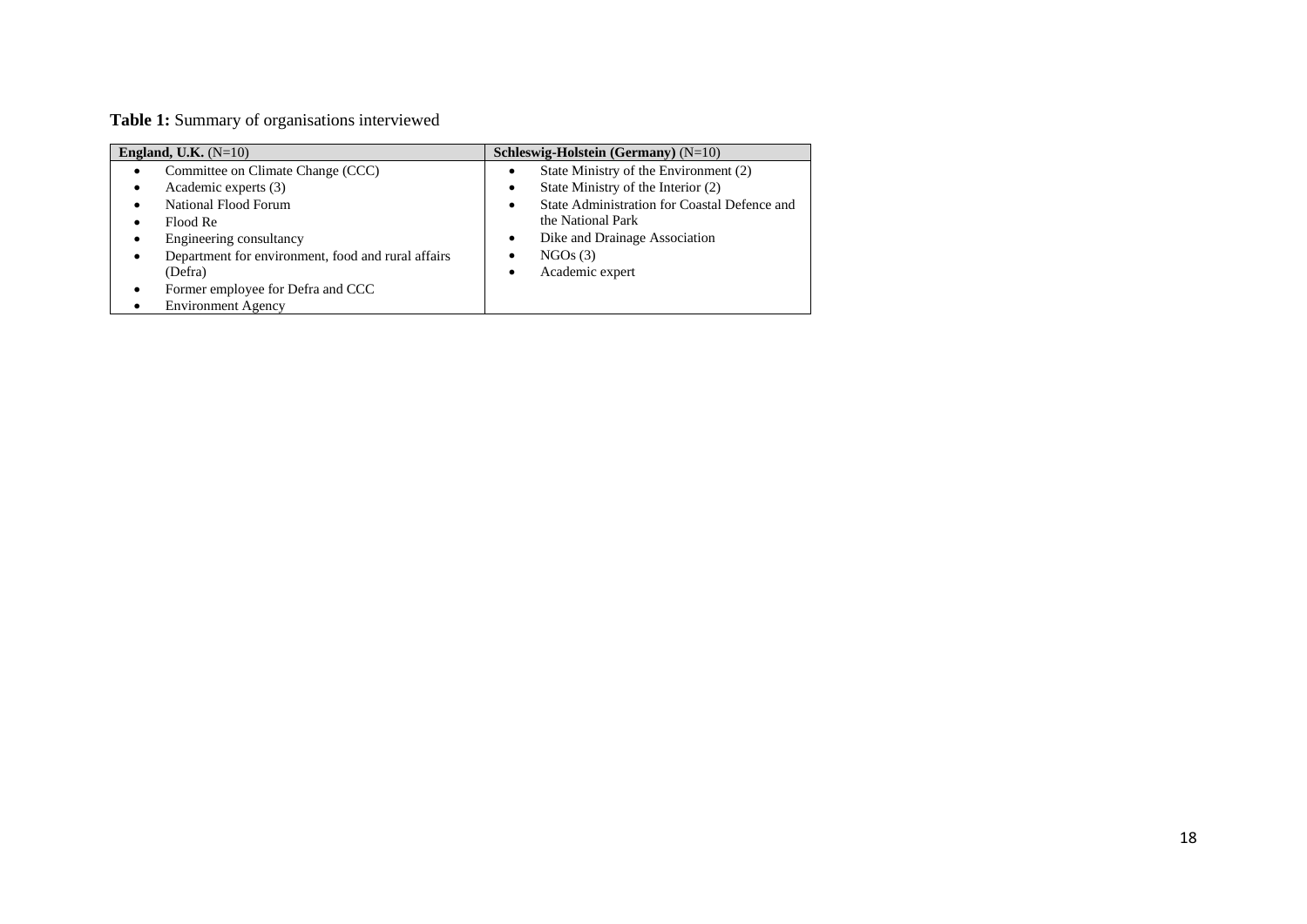|                  | Lock-in mechanism               | Description                                                                                                                                                                                                                                                                                                                                                                                                                                                                                                                                                                                                                                                                                                              | England,<br><b>UK</b> | SH.<br>Germany |
|------------------|---------------------------------|--------------------------------------------------------------------------------------------------------------------------------------------------------------------------------------------------------------------------------------------------------------------------------------------------------------------------------------------------------------------------------------------------------------------------------------------------------------------------------------------------------------------------------------------------------------------------------------------------------------------------------------------------------------------------------------------------------------------------|-----------------------|----------------|
| Known mechanisms | Economies of scale              | This mechanism is typically described in the context of production capacity and units of production; as production becomes more efficient and the<br>scale of the operation increases, costs are spread across units of production, which decreases the cost per unit and generates cost advantages<br>(Arthur, 1994). Though typically related to technologies and infrastructures, it is also applicable to specific approaches in CCA (such as the scaling-<br>up of Natural Flood Management techniques).                                                                                                                                                                                                            |                       |                |
|                  | Adaptive expectations           | Individuals, organisations and actor groups adjust their expectations and actions based on their perceptions of what others will do; i.e. 'it derives<br>from the self-fulling nature of expectations' (Pierson, 2000, p. 254).                                                                                                                                                                                                                                                                                                                                                                                                                                                                                          |                       |                |
|                  | Learning effects                | Increasing benefits result from 'learning by doing' and 'learning by using' associated with the development, production and/or application of a<br>specific technology, product or approach (Arthur, 1994). The acquisition of knowledge and skills enables incremental improvements, which in turn<br>promote continued use (David, 1985).                                                                                                                                                                                                                                                                                                                                                                              |                       |                |
|                  | <b>Collective action</b>        | Problems and solutions for complex environmental issues are framed and (re)produced through social networks, culminating in shared views and<br>commitment towards collective action (Klitkou et al., 2015).                                                                                                                                                                                                                                                                                                                                                                                                                                                                                                             |                       |                |
|                  | Habituation                     | Actors develop attachment towards certain approaches or technologies even when potentially superior alternatives exist. This is driven through<br>routines and repetition and strengthened by actors' preference to weigh earlier gains compared to future efforts (Barnes et al., 2004; Kotilainen et<br>al., 2019).                                                                                                                                                                                                                                                                                                                                                                                                    |                       |                |
|                  | Power differentiation           | Actors impose rules on others and/or implement rule changes or a specific course of action to strengthen their position of power and advance their<br>agenda. This mechanism is referred to in the literature under various guises, as 'differentiation of power and institutions' (Klitkou et al., 2015;<br>Kotilainen et al., 2019) or 'power asymmetries' (Foxon, 2002; 2010).                                                                                                                                                                                                                                                                                                                                        |                       |                |
|                  | Economies of scope              | This refers to the cost and/or competitive advantages induced by the production and use of a broader range of products (rather than specialising in<br>the production of one type) (David, 1985; Klitkou et al., 2015).                                                                                                                                                                                                                                                                                                                                                                                                                                                                                                  |                       |                |
|                  | Institutional learning effects  | The increased adoption of institutions over time leads to complementary institutions. This can lead to a range of potential benefits, such as improved<br>coordination and efficiencies, but may also have undesired consequences -e.g. increased complexity and interdependencies may prove resistant to<br>change (Foxon, 2002; Kotilainen et al., 2019).                                                                                                                                                                                                                                                                                                                                                              |                       |                |
|                  | Network effects                 | Where there are (increasing) advantages of adopting a specific technology, product or approach, it becomes more widely used (Ebbinghaus, 2005).<br>This mechanism has also been described as 'network economies' (Arthur, 1994: Janipour et al., 2020) and 'co-ordination effects' (Foxon, 2002).                                                                                                                                                                                                                                                                                                                                                                                                                        |                       |                |
| New mechanisms   | Social contracting              | The (re)production of normative values and expectations concerning the perceived state-society relationship influences the acceptance (or rejection)<br>of proposed technologies or approaches and the decision-making process. Values and expectations related to the perceived social contract are<br>actively wielded to lobby (or alternatively contest) an agenda.                                                                                                                                                                                                                                                                                                                                                  |                       |                |
|                  | Co-dependency                   | This mechanism describes a type of relationship between two or more actors, whereby the parties involved require something from the other and<br>have established specific formal arrangements to secure mutual gains. This mechanism can be viewed as a specific type of the differentiation of<br>power mechanism; although power may not necessarily be equally dispersed between parties, each are able to leverage the other based on their<br>co-dependency on one another. This reflects what Trencher et al. (2020) describe as a lock-in by design (as opposed to a lock-in forged by<br>consequence), in that this arrangement has been intentionally constructed and maintained between the parties involved. |                       |                |
|                  | <b>Business network effects</b> | Business network effects occur when economic gains are bolstered as a result of specific public policies; as these gains accrue and the number of<br>businesses and jobs tied to these policies increase, this incentivises political actors to continue to maintain and/or strengthen commitments towards<br>the policy in question. This mechanism is thus propelled by the motivations of political actors (rather than through direct lobbying from business<br>actors). This mechanism displays similarities with network effects (Pierson 2000), but relates specifically to network effects associated with<br>businesses that flourish as a consequence of policy decisions.                                     |                       |                |
|                  | Framing (re)production          | The framing of problems and their solutions are co-constructed or reproduced by different actors and institutions. These shared beliefs, norms, or<br>values are communicated by different actor groups thus reinforcing their legitimacy and prevalence.                                                                                                                                                                                                                                                                                                                                                                                                                                                                |                       |                |

**Table 2:** Summary of lock-in mechanisms affecting coastal adaptation in England (U.K.) and Schleswig-Holstein (Germany), some of which are mechanisms from the literature, while others are newly identified.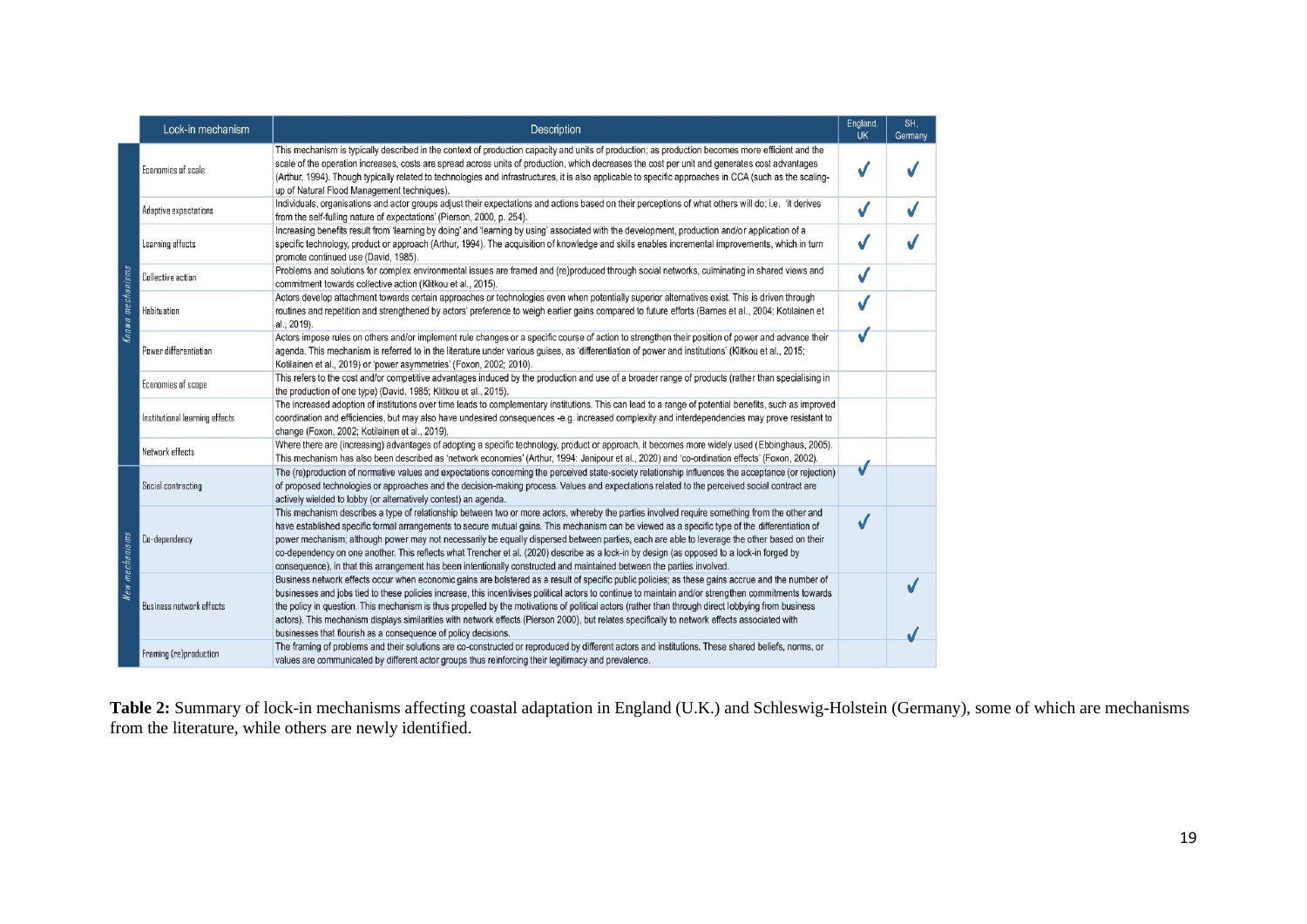

**Figure 1:** Systems flow diagram of lock-in mechanisms identified in coastal governance in England, U.K. [Arrows indicate feedbacks, blue boxes indicate entities and purple boxes indicate outcomes]